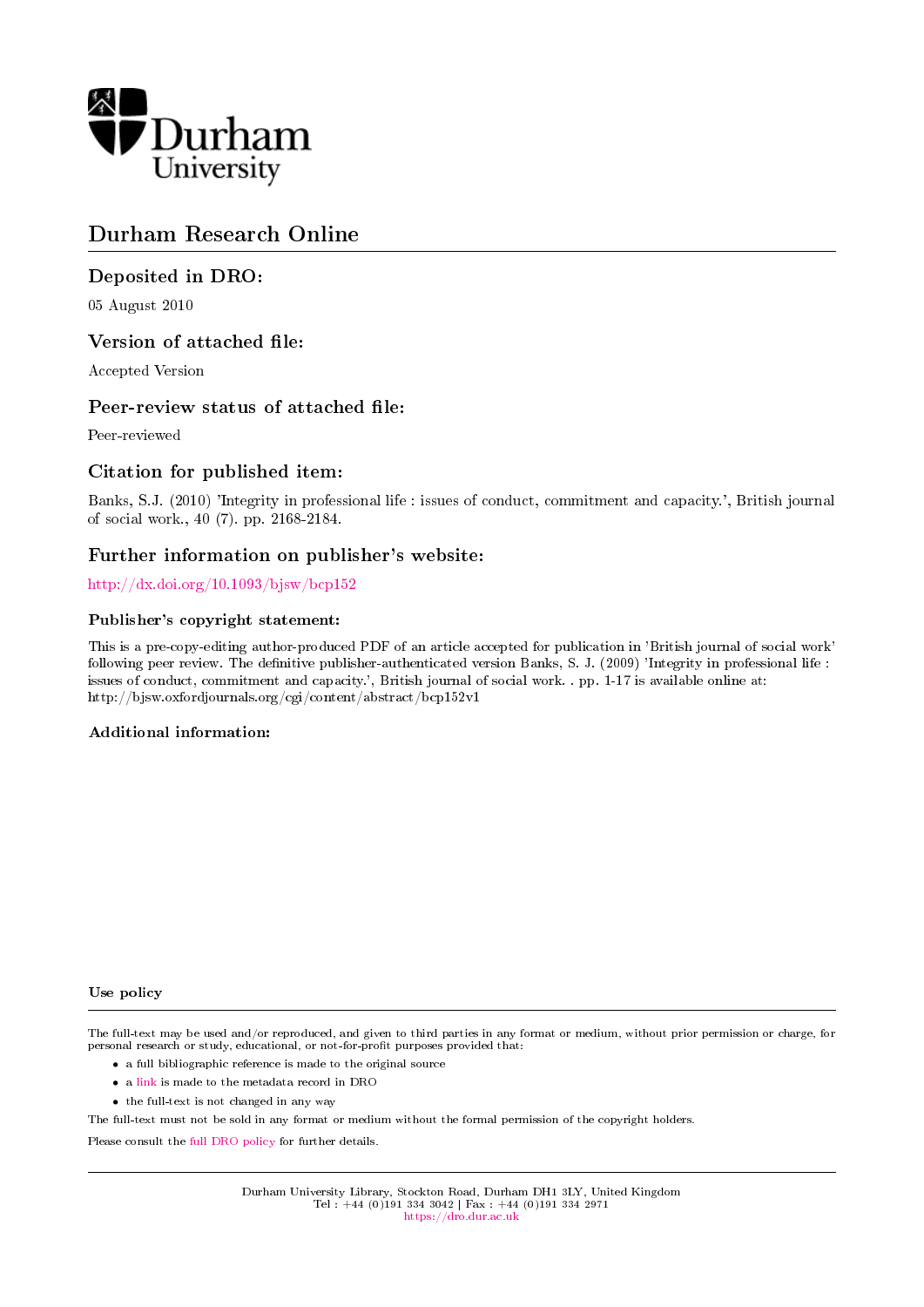### POSTPRINT, MANUSCRIPT OF ARTICLE:

*'Integrity in professional life: issues of conduct, commitment and capacity',* British Journal of Social Work, *advance access, (2009), 1-17, doi:10.1093/bjsw/bcp152 .*

[http://bjsw.oxfordjournals.org.ezphost.dur.ac.uk/cgi/content/abstract/bcp152v1?maxtoshow=](http://bjsw.oxfordjournals.org.ezphost.dur.ac.uk/cgi/content/abstract/bcp152v1?maxtoshow=&HITS=10&hits=10&RESULTFORMAT=&fulltext=Banks&searchid=1&FIRSTINDEX=0&resourcetype=HWCIT) [&HITS=10&hits=10&RESULTFORMAT=&fulltext=Banks&searchid=1&FIRSTINDEX=0&reso](http://bjsw.oxfordjournals.org.ezphost.dur.ac.uk/cgi/content/abstract/bcp152v1?maxtoshow=&HITS=10&hits=10&RESULTFORMAT=&fulltext=Banks&searchid=1&FIRSTINDEX=0&resourcetype=HWCIT) [urcetype=HWCIT](http://bjsw.oxfordjournals.org.ezphost.dur.ac.uk/cgi/content/abstract/bcp152v1?maxtoshow=&HITS=10&hits=10&RESULTFORMAT=&fulltext=Banks&searchid=1&FIRSTINDEX=0&resourcetype=HWCIT)

# **Integrity in professional life: issues of conduct, commitment and capacity**

# *Sarah Banks*

Sarah Banks is Professor in the School of Applied Social Sciences, Durham

University, UK.

Revised article submitted to *British Journal of Social Work*, 14 November 2009

*'Integrity in professional life: issues of conduct, commitment and capacity',* British Journal of Social Work, *advance access, (2009), 1-17, doi:10.1093/bjsw/bcp152 .*

Correspondence to:

### **Professor Sarah Banks**

**School of Applied Social Sciences**

**Durham University**

**Elvet Riverside 2**

**New Elvet**

**Durham. DH1 3JT**

**0191 3341497**

**[s.j.banks@durham.ac.uk](mailto:s.j.banks@durham.ac.uk)**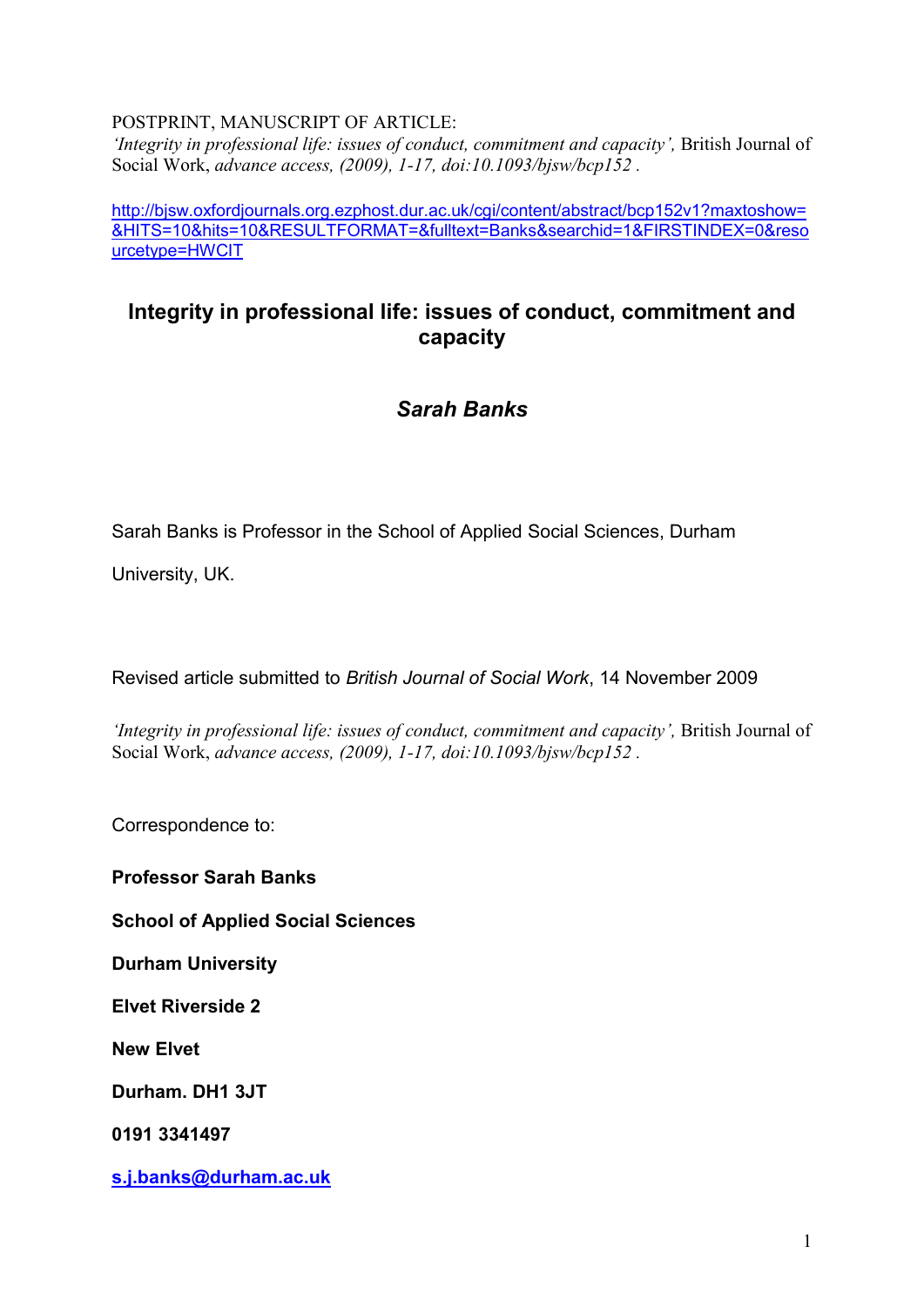**Integrity in professional life: issues of conduct, commitment and capacity**

### **Abstract**

This article explores the nature of professional integrity, considering the questions: "what is professional integrity?" and "how do social welfare practitioners perform as people of integrity in the course of their professional work?" The focus is on social welfare work, with a particular emphasis on social work as practised in England. Three versions of professional integrity are identified as: morally right conduct; commitment to a set of deeply-held values; and a capacity for reflexive sensemaking and reliable accountability. These are explored through examples from professional misconduct cases in social care and accounts from professional practitioners about their working lives. Key elements of professional integrity are identified and implications for policy, practice and education are considered.

**Key words**: professional integrity, codes of conduct, professional values, virtue ethics

### **Introduction**

"Professional integrity" is becoming increasingly topical. I was first prompted to start thinking about this concept when analysing a series of interviews conducted in 2001 in England with senior practitioners in the social welfare field (social, community and youth workers) about their ethical dilemmas and problems. Further details of these interviews, and an analysis of the impact of aspects of new accountability regimes and inter-professional working on professional autonomy and ethical practice, can be found in Banks (2004a). I was struck by the accounts that a few practitioners gave of their commitment to hold on to a set of deeply-held professional values in the face of adversity or pressure. At this time the term "integrity" was not in common usage in the professional literature. It did not feature in the British Association of Social Workers" *Code of Ethics* (British Association of Social Workers, 1996), it was not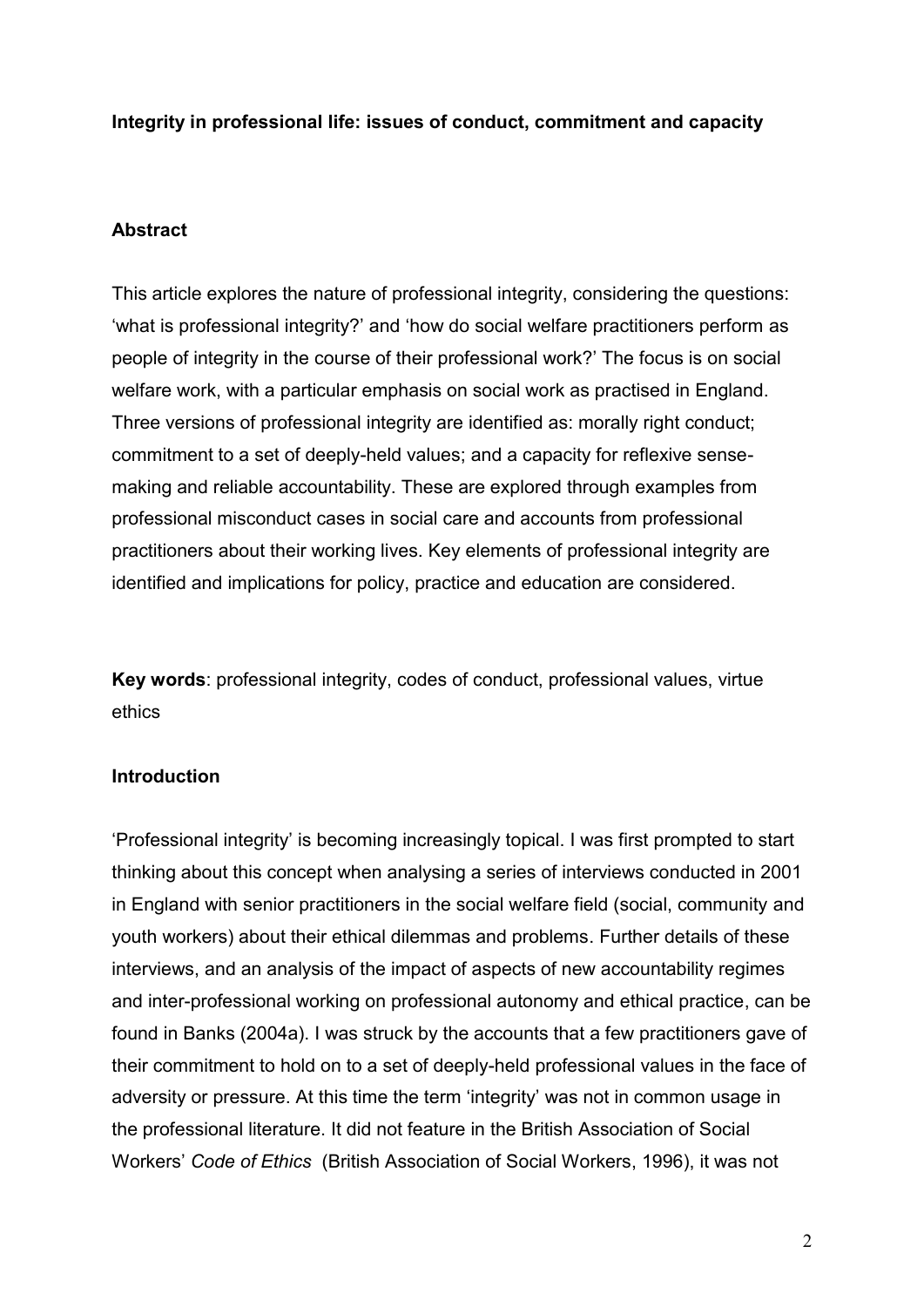prominent in textbooks on social work ethics (for example, Reamer, 1999; Clark, 2000; Banks, 2001) and none of the practitioners I interviewed actually used the terms "integrity" or "professional integrity".

In an earlier paper I wrote on this theme (Banks, 2004b), I started with a quotation from an American philosopher, Robert Solomon (1997, p. 215), who had made the following comment: ""Integrity" is a word like "honor" – its close kin – that sometimes seems all but archaic in the modern business world". Although Solomon was writing about business, I argued that his comment could equally well apply to modern public services. One significant exception in a British context, however, was the Nolan principles relating to standards in public life, which included "integrity" as one of the seven principles (Nolan Committee, 1996). The establishing of these principles was stimulated by a series of scandals, particularly over the private financial interests of British Members of Parliament. This marks, perhaps, the beginning of the revival of the use of the term "integrity" in the context of a growing concern with misconduct, malpractice and a demand for minimum standards of good practice in public and professional services. Well over a decade after Solomon made this comment about integrity, far from being "archaic", the term "integrity" is becoming commonplace in professional codes and guidance on conduct and came to the fore again in 2009 in the wake of scandals in the British Parliament about Members' expenses.

The term "integrity" made an appearance in the revised BASW code of ethics (British Association of Social Workers, 2002), clearly drawing on the wording of the earlier Australian and USA documents (National Association of Social Workers, 1999; Australian Association of Social Workers, 2000). It features in the latest version of the Nursing and Midwifery code (Nursing and Midwifery Council, 2008), whilst being absent from the 2002 version (Nursing and Midwifery Council, 2002). The term 'integrity' is much more frequently used in the health and scientific fields generally. For example, there is now a UK Research Integrity Office that carries out work on behalf of the UK Panel for Research Integrity in Health and Biomedical Sciences, set up in 2006 to provide guidance on dealing with research misconduct (see http://www.ukrio.org). A national Office for Research Integrity covering public health research in the USA has existed since the mid-1990s (see http://ori.dhhs.gov) and the term "research integrity" is in frequent use in a university context.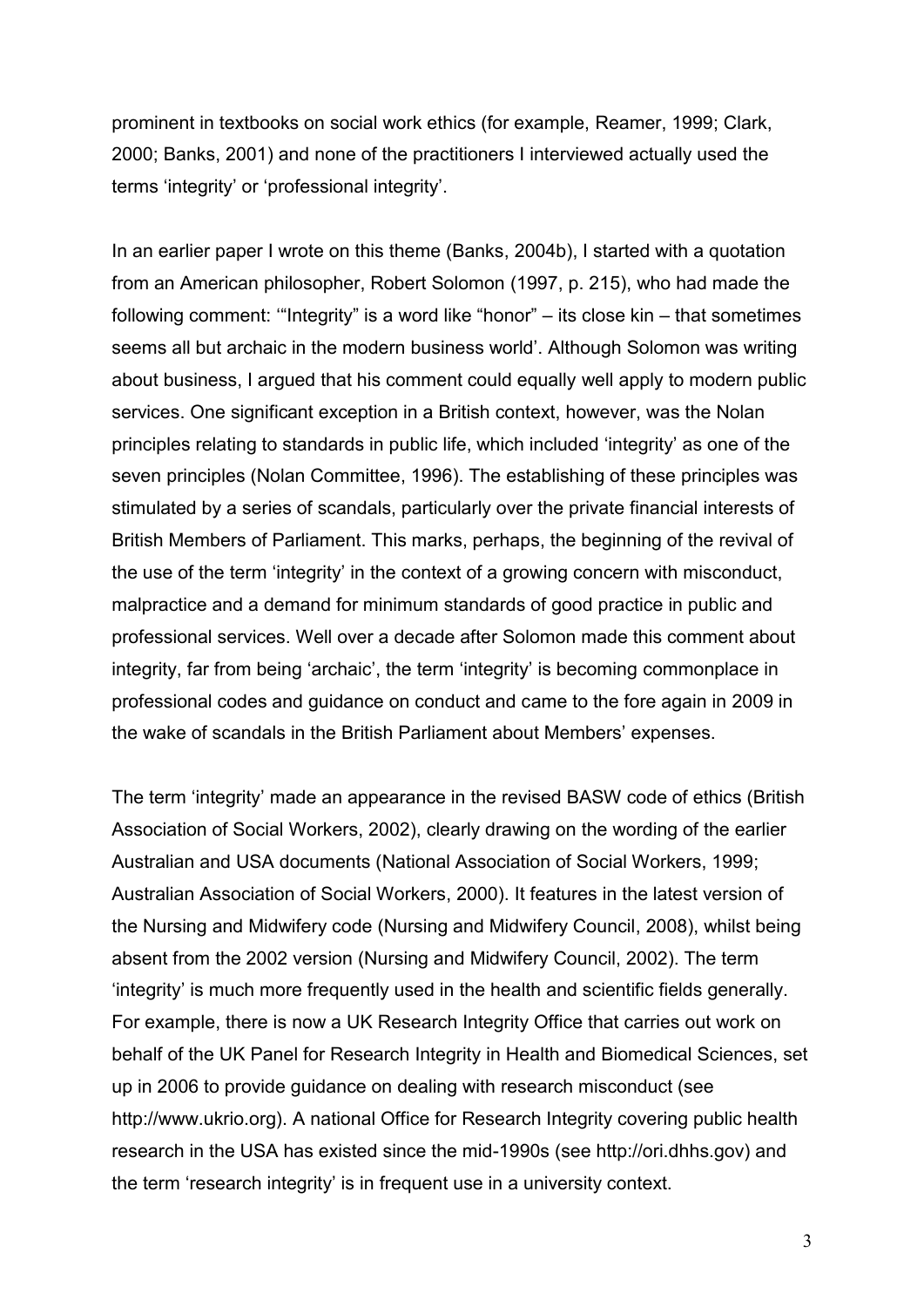Consideration of the topic of professional integrity is also highly topical in social work, particularly in the context of the relatively new system of regulation of professional conduct introduced in England from 2005 overseen by the General Social Care Council (GSCC), the body that registers and regulates social care workers. The term "integrity" does not appear in the GSCC codes of practice (General Social Care Council, 2002) or the report of the registration and regulation process, which includes details of the conduct hearings (General Social Care Council, 2008). However, these documents and processses are clearly concerned with the same concepts, principles and behaviour that are categorised as 'integrity' in the BASW and NMC codes. Over one third of the conduct cases heard by the GSCC since its inception are reported as relating to 'crossing professional boundaries and inappropriate relationships with people who use services" (General Social Care Council, 2008, p. 8). Some of these cases involved social workers developing intimate relationships with service users.

The concept of integrity embodied in these recent uses of the term in the context of professional practice and public service focuses on integrity as conduct that meets commonly accepted standards. This is somewhat different from the construction of professional integrity in which I had become interested, based on the accounts given in interviews with social welfare practitioners. That version of professional integrity was about maintaining and acting upon a deeply held set of values, often in a hostile climate. This is exemplified by the narrative of a Youth Offending Team Manager, who reported that he had left his job because he was unable to offer young people the care and respect he felt they needed and deserved (my italics):

*I couldn't be part of that you know* … First hand experiences really kind of challenged my own sort of position, and my own thinking… I think anybody who cares about people and who sees that, and who comes up against the brick walls, you know, on a daily basis, you can only take so much really, as one person.

This brief overview of the use of the concept suggests that professional integrity is complex and contested, with several meanings that would bear further examination. I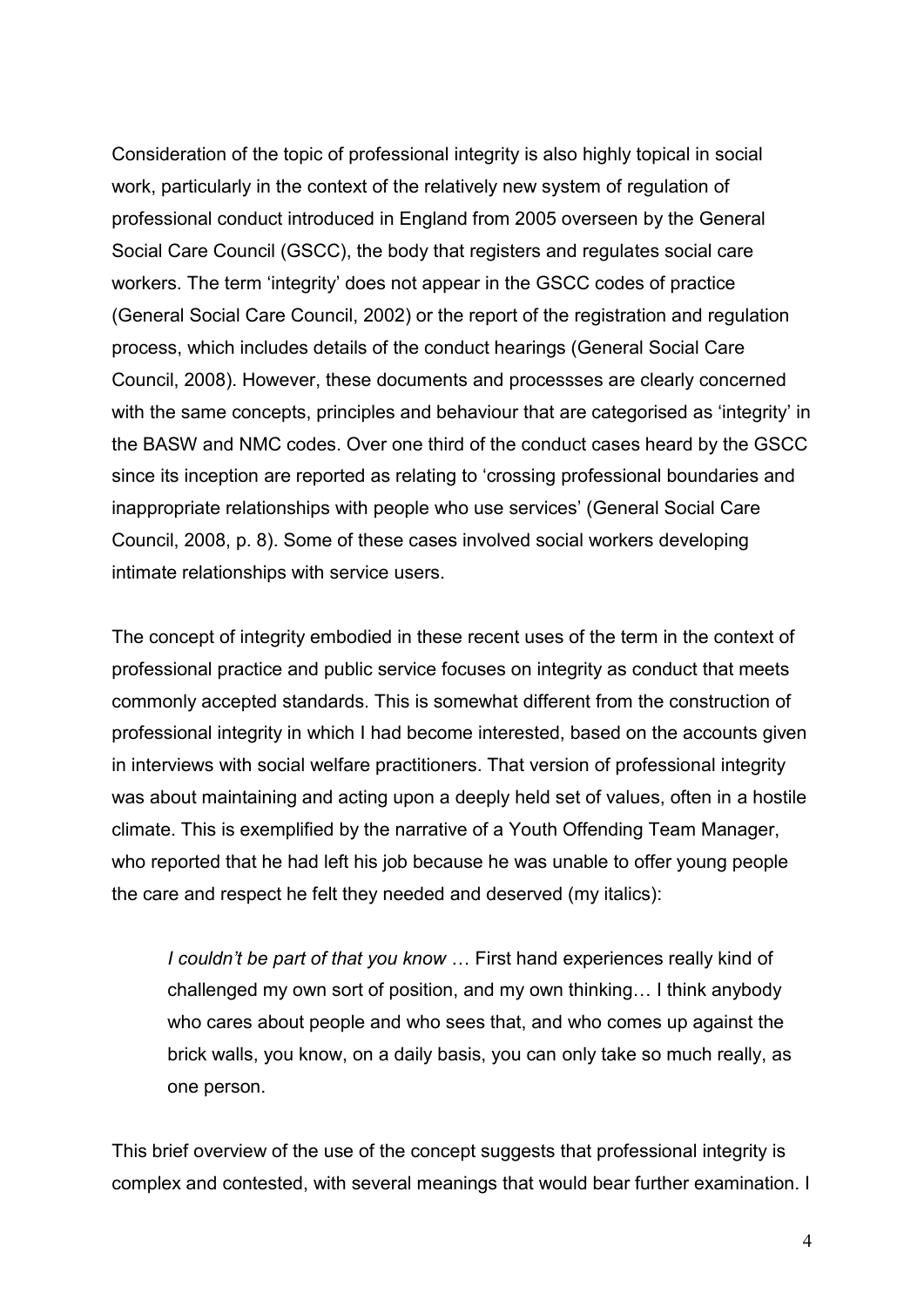will now explore the concept of 'professional integrity' further, taking account of some of the relevant philosophical literature on integrity (there is little specifically on "professional integrity" *per se*), along with a more detailed analysis of professional codes and reports of the social care conduct hearings.

## **What is 'integrity'?**

The term 'integrity' is derived from the Latin 'integritas', which means having no part taken away, that is, being in a state of completeness or wholeness. Integrity may be *created* through an act of unification of various aspects or parts, or it may be *maintained* or preserved. We often use the term to describe a quality of a person, action or object, such as a 'woman of integrity', 'an act of integrity', 'the integrity of a room and its furniture". In this article I am concerned with integrity in relation to people and actions. In particular, I am interested in moral integrity – as distinct from other types of integrity that may not necessarily have a normative or moral content, such as intellectual integrity, artistic integrity or bodily integrity (de Raeve, 1997). Frequently when the term "integrity" is used in relation to people and actions, it is "moral integrity" that is meant. In the context of public life, integrity (with its connotations of wholeness) is often presented as the opposite of corruption (with its connotations of distortion, decay or breakup).

### **What is professional integrity?**

Whilst there is a small body of literature in moral philosophy on integrity, some of which considers professional integrity, there is much less on professional integrity *per se*. In exploring the nature of professional integrity, therefore, I will draw on some of the philosophical literature on the generic concept of integrity as well as some of the professional literature and practice guidance on ethics to develop ideas about professional integrity. Within this literature, it is possible to identify and develop at least three versions of 'professional integrity' as:

1. *Morally good/right conduct*, according to accepted professional guidelines/codes of ethics. Cox, *et al.* (2003) call this "professionalism". Essentially this version focuses on *conduct.*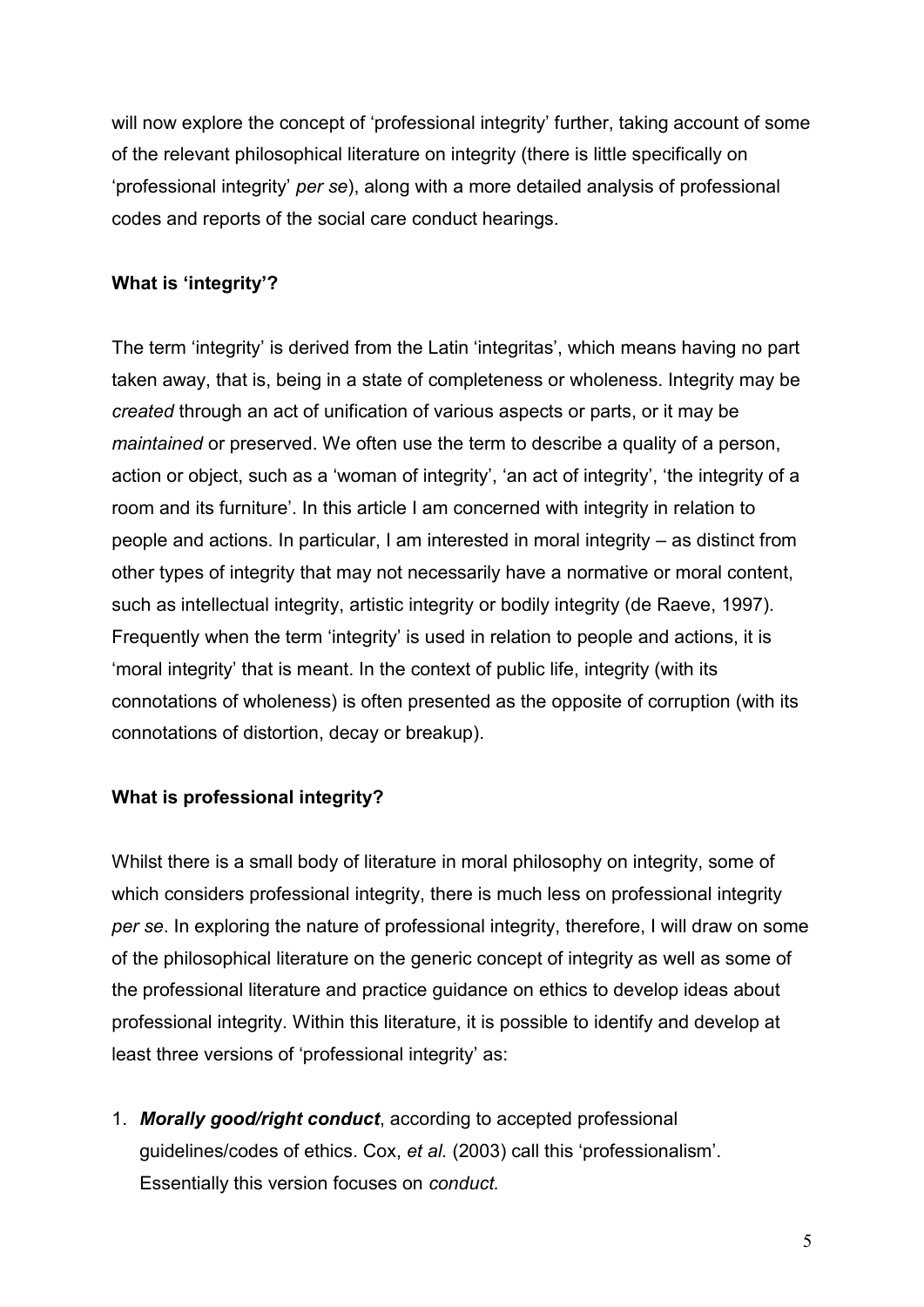- 2. *'Standing for something'* (Calhoun, 1995). Applied to professional life, this version of integrity entails practitioners being committed to sets of professional ideals/principles, which may go beyond extant professional norms. Williams (1973), speaking about integrity generally, refers to "identity-conferring commitments" adhered to over the course of a life. Essentially this version focuses on *commitment*.
- *3. A capacity/moral competence*. This can be described as a process of continuous reflexive sense-making (Cox *et al*., 2003), which may even involve reevaluating and giving up previously held ideals and principles (Walker, 2007). This version of integrity is can easily be applied to integrity in professional life and essentially focuses on *capacity.*

I will now examine each of these versions of professional integrity in turn.

### **1. Professional integrity as right conduct**

The term "professional integrity" is often used to refer to conduct in carrying out a work role that is in accordance with commonly accepted general principles of the profession and the specific codes/guidance produced by professional bodies. Cox *et al*. (2003, p. 103) have characterised this as "professionalism" rather than "professional integrity" in so far as it amounts to "pursuing the extant demands of the profession". For example, this might involve sticking with the commonly accepted standards of confidentiality in the social work profession in a context where a newspaper is seeking details of a family where suspected child abuse has taken place.

This view of professional integrity as being essentially the same as professionalism is not uncommon in the context of many professions. As mentioned earlier, in biomedical and health research, a UK Panel for Research Integrity was set up in 2006 to offer advice and guidance regarding misconduct in research. Here the term "research integrity" is used to refer to conduct in accordance with the commonly accepted standards of scientific experimentation and reporting expected in the academic community. In 2005 a group of research-intensive universities in the UK launched a code of practice for "research integrity", covering matters such as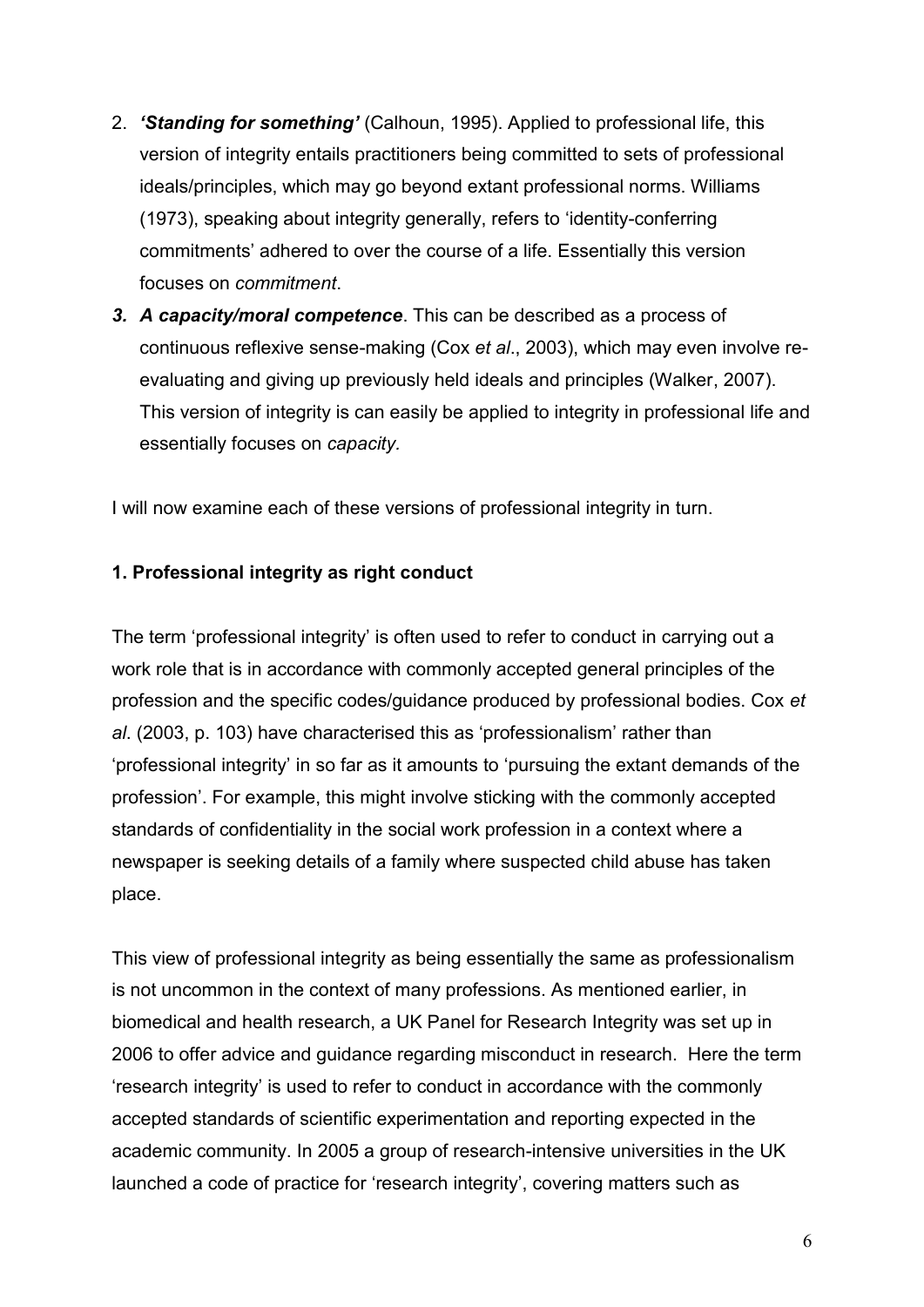intellectual property rights, plagiarism and falsification of research results. This code was said to be designed "to prove their professionalism" (Davis, 2005, p. 3).

### *Codes*

"Integrity", is a key value in many social work codes of ethics. According to the BASW (2002) code:

Integrity comprises honesty, reliability, openness and impartiality, and is an essential value in the practice of social work.

The statement produced by the National Association of Social Workers (1999) in the USA sums up integrity as follows:

Social workers are continually aware of the profession's mission, values, ethical principles, and ethical standards and practice in a manner consistent with them. Social workers act honestly and responsibly and promote ethical practices on the part of the organizations with which they are affiliated.

The focus is on the *actions* of the social worker *as a professional*. This statement suggests that professionals need to be aware of the totality of the aims, values and rules of the profession, ensuring that their actions are consistent with these norms. This means seeing the profession as a coherent whole and behaving in accordance with this professional framework. This particular statement implies that the professional framework is given and social workers need to be aware of it all the time. It does not present social workers as actively owning, reflecting on, questioning or contributing to the development and revision of the profession"s values. This does not mean that this does not happen, that it is not valued, or that the importance of reflection does not appear elsewhere in the NASW code, just that this is not part of the description of "integrity" given in the code. In addition to acting in accordance with the specific normative content of the professional ethical framework, social workers are said to act honestly and responsibly. Honesty is a quality frequently associated with integrity (McFall, 1987). The British Association of Social Workers" code (BASW, 2002, para 3.4.2) elaborates a set of principles under the heading of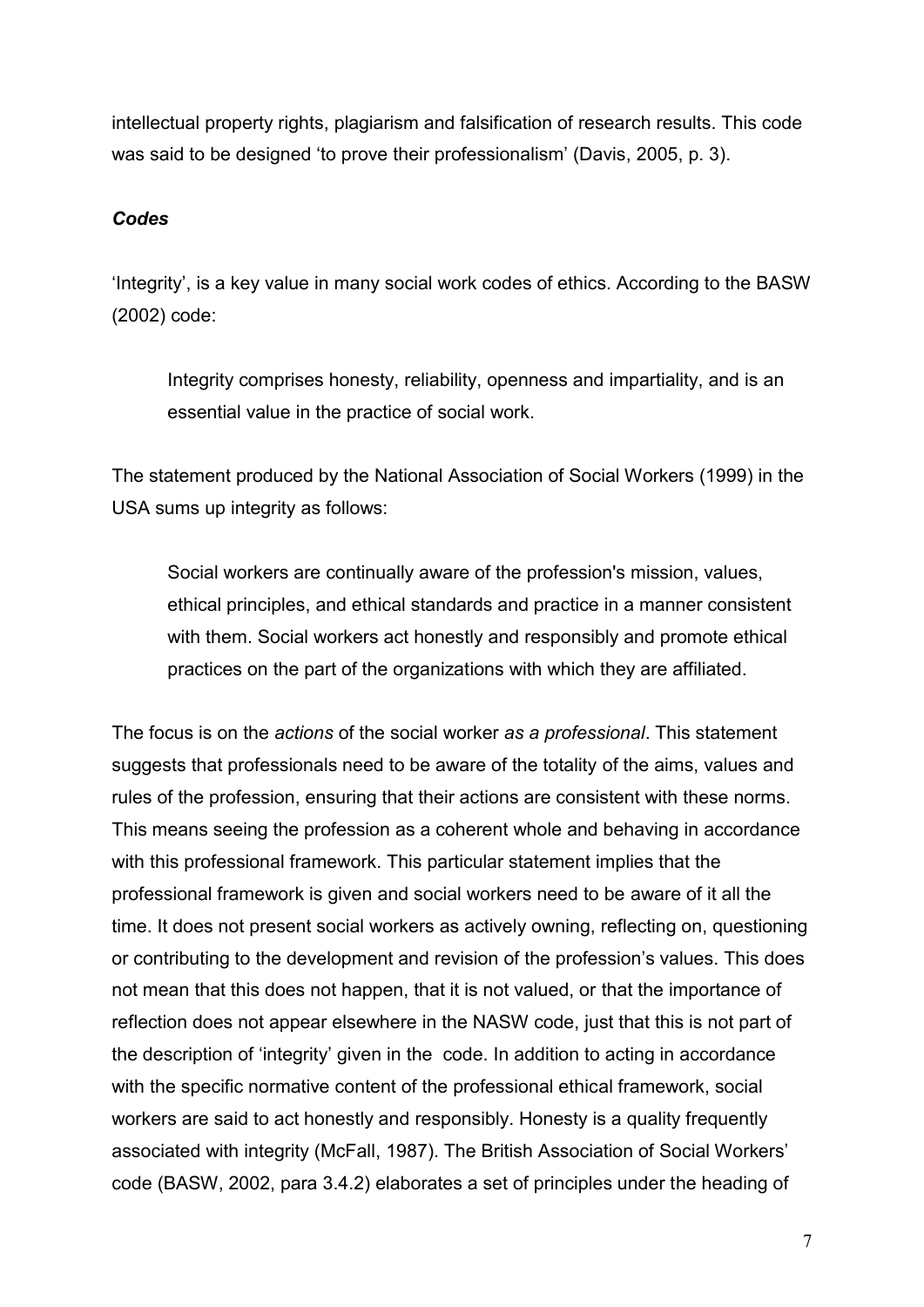integrity, which includes social workers being honest about their qualifications and competence, not using professional relationships for personal gain and not engaging in intimate or sexual conduct with service users.

Essentially such codes of ethics and practice outline what kinds of people good professionals should be and how they should act. If professionals contravene the code of good conduct (for example, if social workers engage in sexual relationships with service users, or researchers falsify research results) then this damages their integrity (wholeness) as good professionals and damages the profession itself. Developing a sexual relationship with a service user, for example, is not seen just as a mistake, or an isolated example of bad practice that can be compensated for by good practice in other areas. It is simply *not* what professional social workers do. People who do this damage their integrity as social workers. Furthermore, they will almost certainly be struck off the professional register, as recent cases dealt with by the GSCC (2008) indicate.

### *Conduct hearings*

The first report of the General Social Care Council (GSCC, 2008) outlining the number and nature of the conduct cases considered between April 2005 and 31 March 2008 was published in September 2008. Although "integrity" is not mentioned in the GSCC codes (2002) used as the basis for the conduct hearings, section 5 of the code for social care workers is in effect about professional integrity: "As a social care worker you must uphold public trust and confidence in social care services". Specific clauses under this heading include prohibitions on harming, neglecting, exploiting, abusing or discriminating against service users, carers or colleagues and on forming inappropriate relationships with service users. Of 49 cases heard, the council reports that 21 involved allegations of inappropriate relationships. The areas of the code most commonly breached related to trust and confidence of people who use services and the public. Cases heard by the GSCC included a male social worker who was removed from the professional register for having had sexual relationships with two vulnerable users of services, and a female social worker who was suspended for six months for having formed a personal relationship with the father of a child with whom she was working. In one of the early cases, the GSCC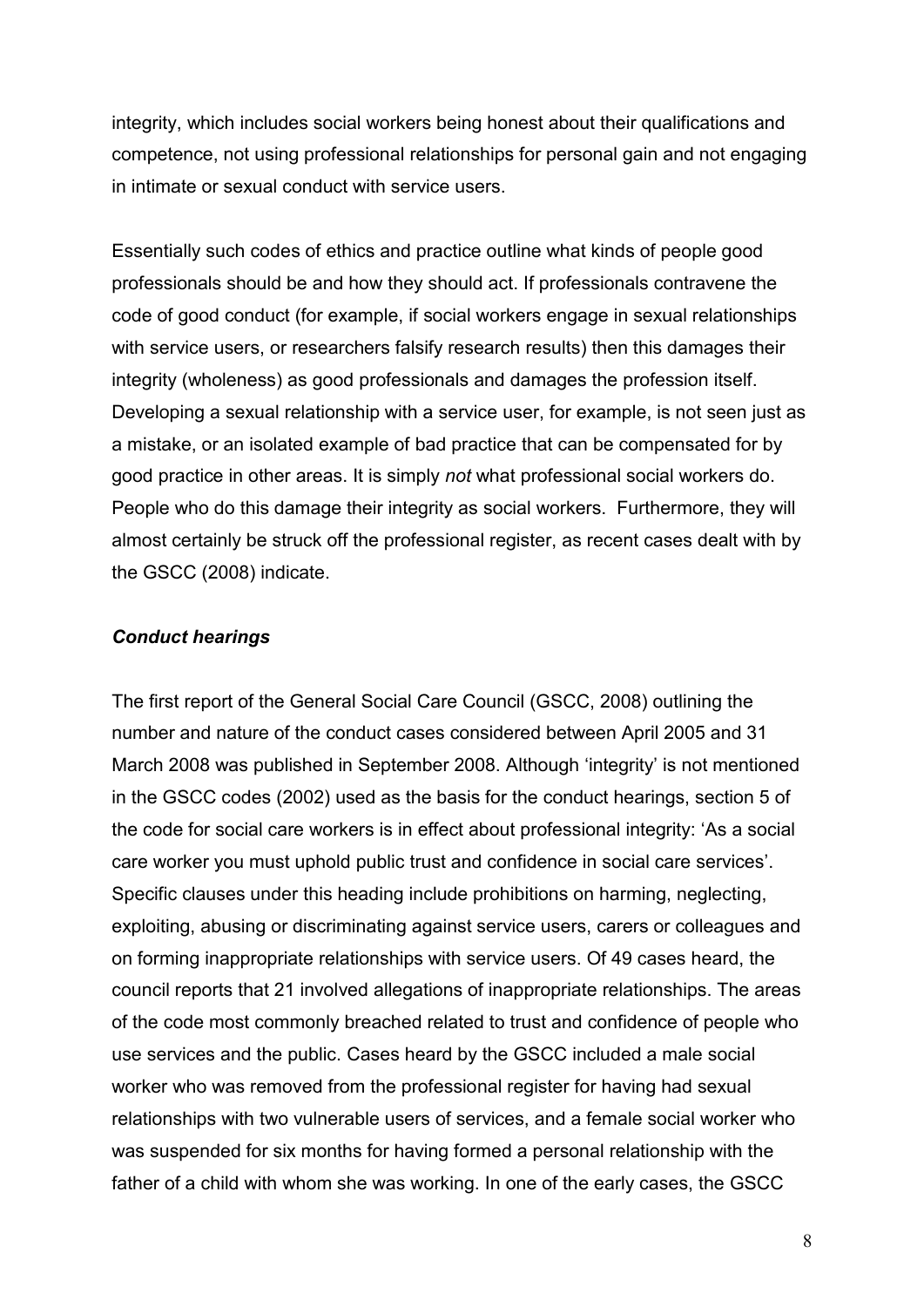conduct committee suspended a social worker from the register for advertising herself as an escort. The grounds for this included the fact that she had:

brought the profession into disrepute and damaged public confidence in social care services… Social workers have a duty to act appropriately and professionally both inside and outside work…it is essential that service users can trust them. (General Social Care Council, 2006)

Integrity as morally good conduct is essentially about adhering to minimum standards accepted in the profession. This is exemplified in a GSSC misconduct case I observed in 2008. The case concerned a social worker accused of using excessive force with a resident in a local authority residential home. The panel was concerned to establish whether the worker knew about the commonly accepted standards for physical handling in the home and in the local authority more widely.

### **2. Professional integrity as commitment**

The second version of professional integrity draws on philosophers' accounts of the nature of integrity. Bernard Williams (1973; 1981) speaks of integrity as holding steadfastly true to certain identity-conferring commitments or ground projects. He argues that these "commitments" are projects with which people are deeply and extensively involved and identified. Abandoning these projects would mean losing touch with what gives their lives an identity. Such commitments might include supporting a cause (for example, Zionism or the abolition of chemical and biological warfare) or they may be projects that flow from a more general disposition such as hatred of injustice, cruelty or killing (Williams, 1973, p. 111). This involves people acting from motives, interests and commitments that are most deeply their own.

If we apply this in a professional context, then commitment to working for social justice as a social worker might be regarded as a "ground project". In professional contexts, however, the identity-conferring commitments are broader than just individual projects. According to Calhoun (1995), integrity involves "standing for something" that is personally endorsed by the moral agent, but this is in a social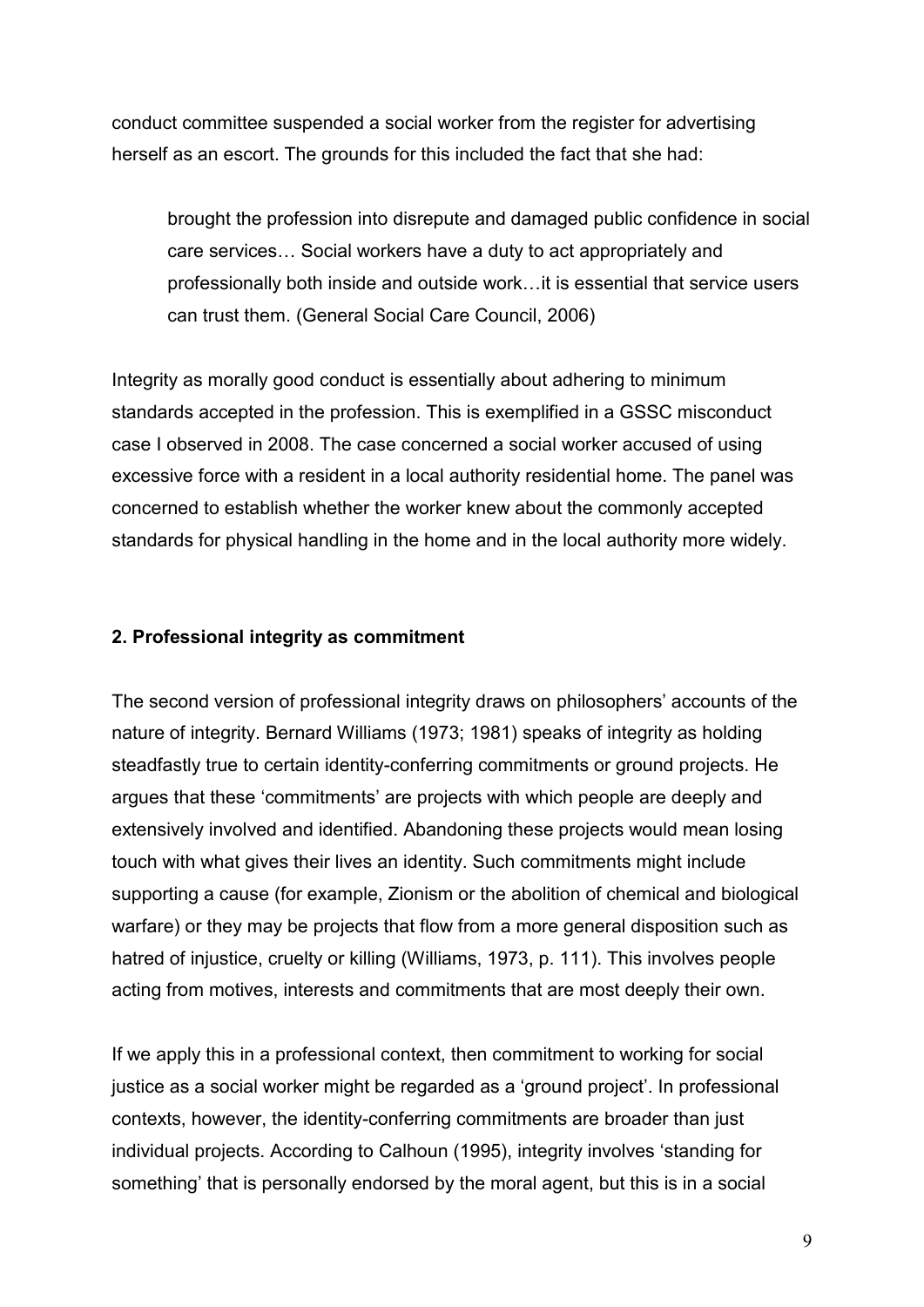context that provides a broader reference point for evaluating the worth of the projects/commitments. Calhoun argues that persons of integrity do not just act consistently with what they personally endorse, they stand up for their best judgement within a community of people trying to discover what in life is worth doing. Integrity is a matter of having proper regard for one"s role in a community process of deliberation over what is valuable and what is worth doing. This entails not only standing up, unhypocritically, for one"s best judgement, but also that one has proper respect for the judgement of others. Calhoun characterises integrity as a "social virtue", that is, a quality of character or disposition to act well in the context of a moral community.

This can be illustrated by the story of Jane, the manager of a child protection team in an English local authority Social Services Department (now Children"s Services), summarised from two in-depth interviews with her about her work. Jane gives a view of why she came into social work and uses this as a standard against which to measure some of the current practices with which she has to engage.

*Jane's case: 'It's not why I came into social work.'* 

Jane started doing voluntary work in a social services setting, then took a professional qualification and started working with older people in a local authority social services department. She commented:

\_\_\_\_\_\_\_\_\_\_\_\_\_\_\_\_\_\_\_\_\_\_\_\_\_\_\_\_\_\_\_\_\_\_\_\_\_\_\_\_\_\_\_\_\_\_\_\_\_\_\_\_\_\_\_\_\_\_\_\_\_\_

*I'd always wanted to work with older people*. And those first few years, I couldn"t believe I was being paid for it! You know, I was driving round [name of city], doing bits of social history really.

She became interested in mental health during her work with older people and qualified as an approved mental health social worker, moving to work in the mental health field. She explained her move into mental health in the context of how the changes that were brought in as a result of the 1990 Community Care Act changed the nature of her work with older people: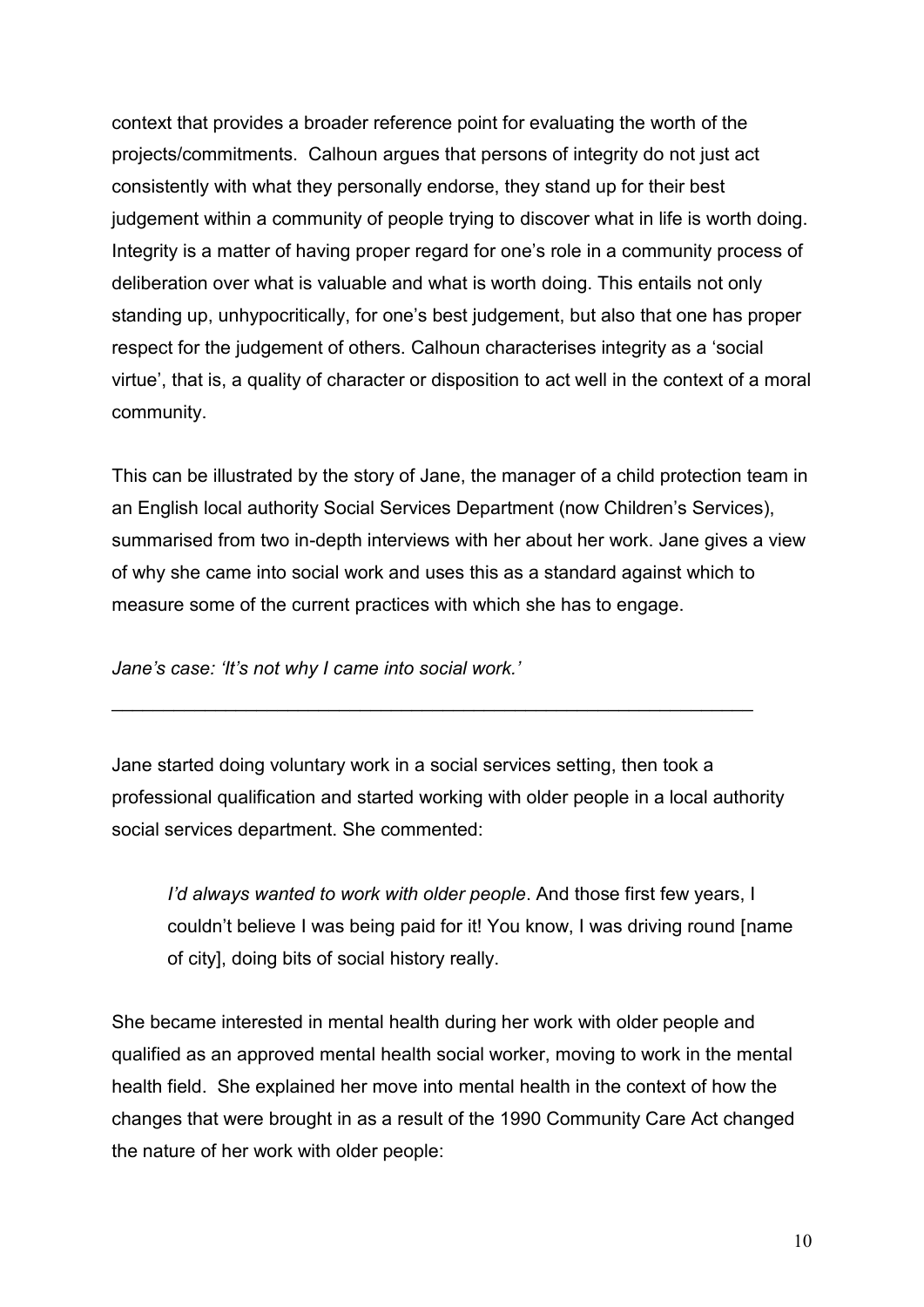I was very *disillusioned* with the community care legislation that came in, which I felt very much changed the process of what we were doing, and got quite *upset* about that really, as did many of my colleagues. Some of them had stuck with it and learned to live with it, or whatever you do. But *I didn't feel it gave me the capacity to do the job properly,* and I didn"t want to go and see somebody who wanted a day centre place and ask if they could change a light bulb, you know.

She described her work with the mental health team as challenging and stimulating – valuing her colleagues and commenting how much autonomy and responsibility they had. After several years she moved into child care as a team manager. This move came about due to staff shortages and the need for an acting team manager, a post that she was persuaded to take temporarily, which then became permanent. She has developed the team and is very committed to doing a good job. She described one of the changes taking place in the social services department that she felt was impacting on her work. This was a plan to provide all placements for children who needed to be looked after by the local authority 'in house' rather than buying places from providers across the country. The in-house provision had not yet been developed, but nevertheless all "out of town" placements were being stringently reviewed, particularly in terms of cost. Jane illustrated what this meant for her:

What I've spent the last three weeks in, is actually bartering over a residential placement with [placement provider] and saying "well, if we pay that much more, will you do that much more?" And *it's not why I came into social work, I can't believe I'm doing it,* and you know, these changes are so insidious really, that you suddenly think, "what am I doing, talking about a child"s welfare in terms of how much it's costing?' ... It's not about what's best for the child. *That's quite difficult to live with, and it's difficult for social workers to live*  with. It's hard to put a price on kids' heads really. And that's happening more and more.

Jane"s story is probably a fairly typical one in that she started doing voluntary caring work and then moved into professional social work in order to do a job that she

 $\_$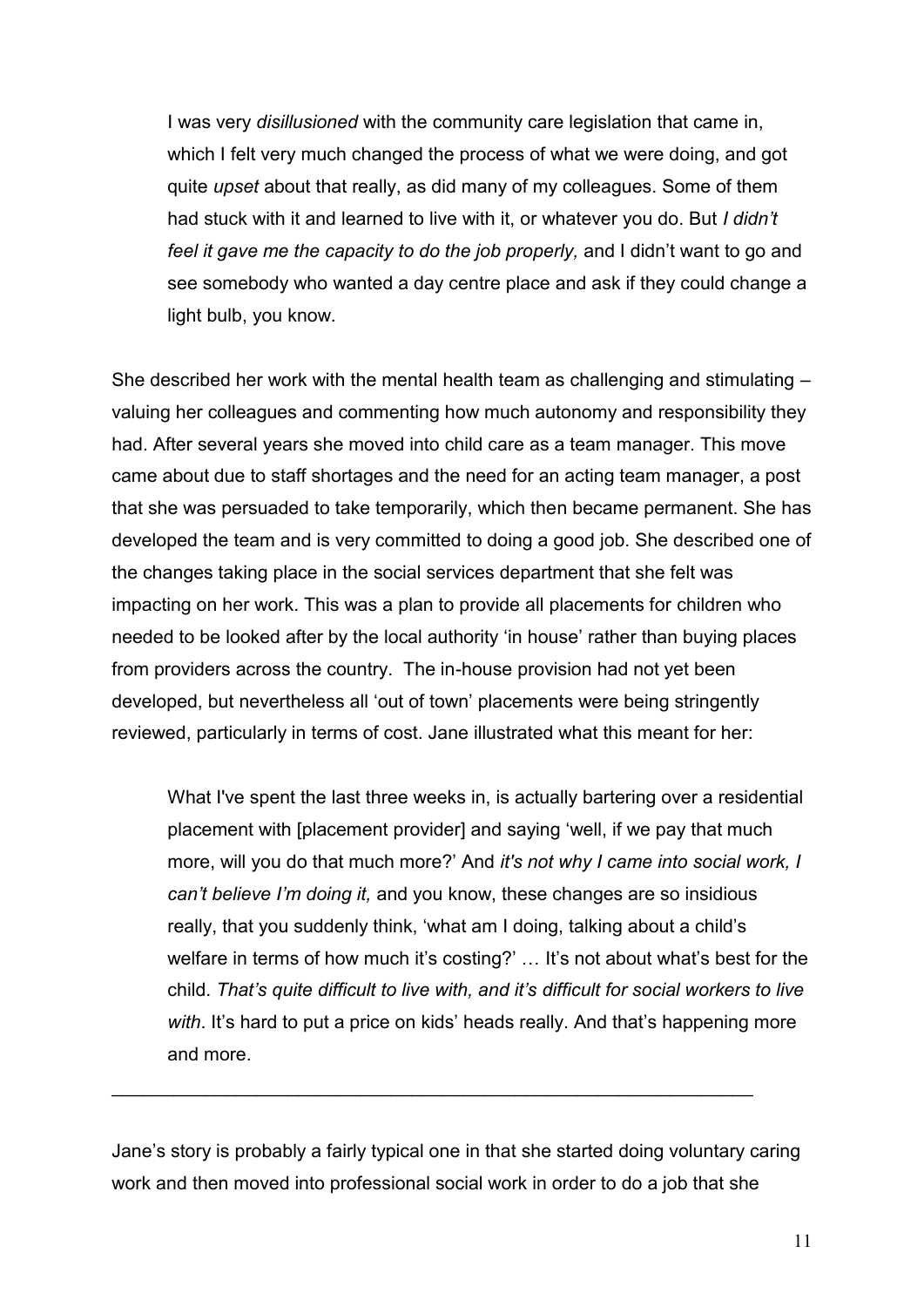enjoyed and thought worthwhile ("I always wanted to work with older people"). She has a view of why she came into social work and uses this as a yardstick against which to measure some of the current practices with which she has to engage. Her talk of "disillusionment" with the results of the community care legislation implies that she does have a vision of what she could do as a good social worker and wants to carry on being able to live up to this (hence the change of job). This is further exemplified when she says, in relation to the intense focus on the cost of children"s placements: 'It's not why I came into social work'. In saying 'I can't believe I'm doing it" she is, in effect, standing back and reflecting on her role and her actions. She is implying that this does not fit with her self-image: "That"s quite difficult to live with". She also adds: 'It's difficult for social workers to live with', reinforcing her vision of a good social worker as someone who does not put financial costs before children"s welfare.

Jane can be seen as someone who has a vision of good social work and of herself as a good social worker and it is on the basis of this vision that she does the job. She has taken action during her career to maintain this vision through changing work settings. She shows herself in her talk to be working at maintaining her integrity through critically reflecting on her past and current roles. This begins to take us towards the third version of professional integrity, which focuses not just on a person"s commitment or motivation, but on their character and competence, including an ability to engage in reflexive sense-making, which I will explore under the heading of 'capacity'.

### **3. Professional integrity as a capacity**

### *Character*

Cox *et al* (2003; 2005, p. 9) suggest that the concept of integrity may be better conceived as a "cluster concept" that ties together different overlapping qualities of character. They argue that integrity is a virtue (that is a quality of character), but it is not reducible to the workings of a single moral capacity (in the way courage is, for example) or the wholehearted pursuit of a clear moral end (like benevolence). They characterise "integrity" as a "complex and thick virtue term". They use the Aristotelian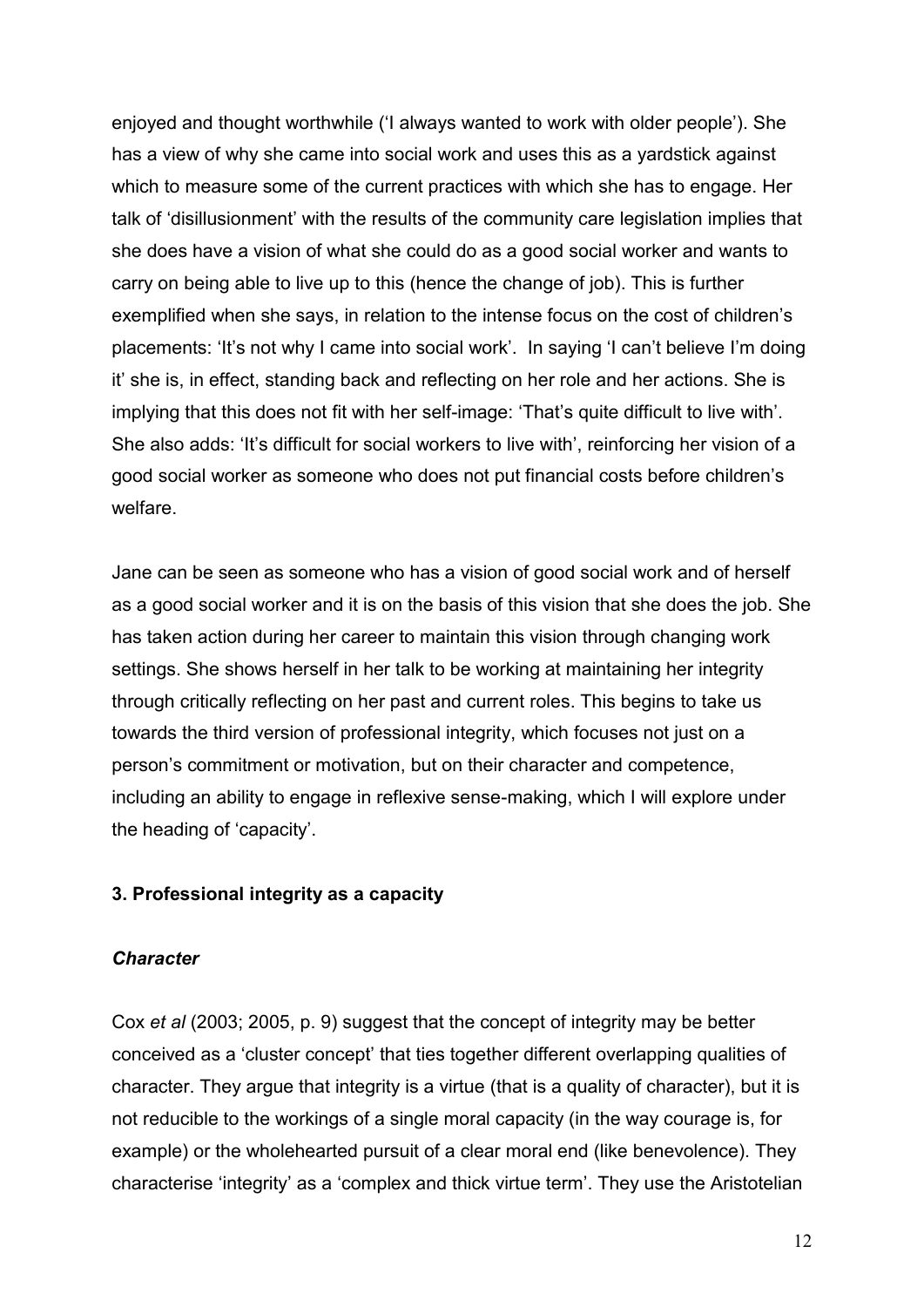characterisation of virtue as a mean between two excesses (although Aristotle himself does not discuss integrity as a virtue in this way). They suggest that it stands between the qualities associated with inflexibility such as arrogance, rigidity, dogmatism, sanctimoniousness and those associated with superficiality and artificiality, such as capriciousness, weakness of will, self-deception and hypocrisy. The person of integrity, they suggest, "lives in a fragile balance between every one of these all-too-human traits" (Cox *et al*., 2003, p. 41). They argue for an account of integrity as 'a capacity to respond to change in one's values or circumstances, a kind of continual remaking of the self, as well as a capacity to balance responsibility for one"s work and thought." (Cox *et al*., 2003, p. 41). This is a much more dynamic account, which does not require a concept of an unchanging self or rigid identity, which the version of integrity as commitment might imply.

### *Competence*

On the above account, to be a person of integrity entails having a capacity to do the work necessary to sustain one"s fragile self. Cox *et al*. (2003) talk of the capacity to respond to change and a continual remaking of the self. This has resonances with Walker's (2007) characterisation of integrity as 'reliable accountability', requiring a kind of moral competence in resolving conflicts and priorities, readjusting ideals and compromising principles. This is part of Walker"s "expressive-collaborative" approach to ethics, which regards the story as the basic form of representation for moral problems (Walker, 2007, p. 116). Within this, integrity can be regarded as a kind of reliable accountability that we construct in the stories we tell about our relationships, identities and values. Stories are reworked and revised and help us to see "sensemaking connections [that] serve to bundle up varied or repeating actions into legible configurations, such as neglecting a friendship or trying to disown a past" (Walker, 2007, p. 117). Walker argues that the point of integrity is "to maintain – or reestablish – our reliability in matters involving important commitments and goods" (Walker, 2007, p. 113). It is based on the assumption that human lives are changing and are deeply entangled with others. We are often seeking, therefore, a local dependability (rather than global wholeness) and a responsiveness to the moral costs of error and change rather than consistency.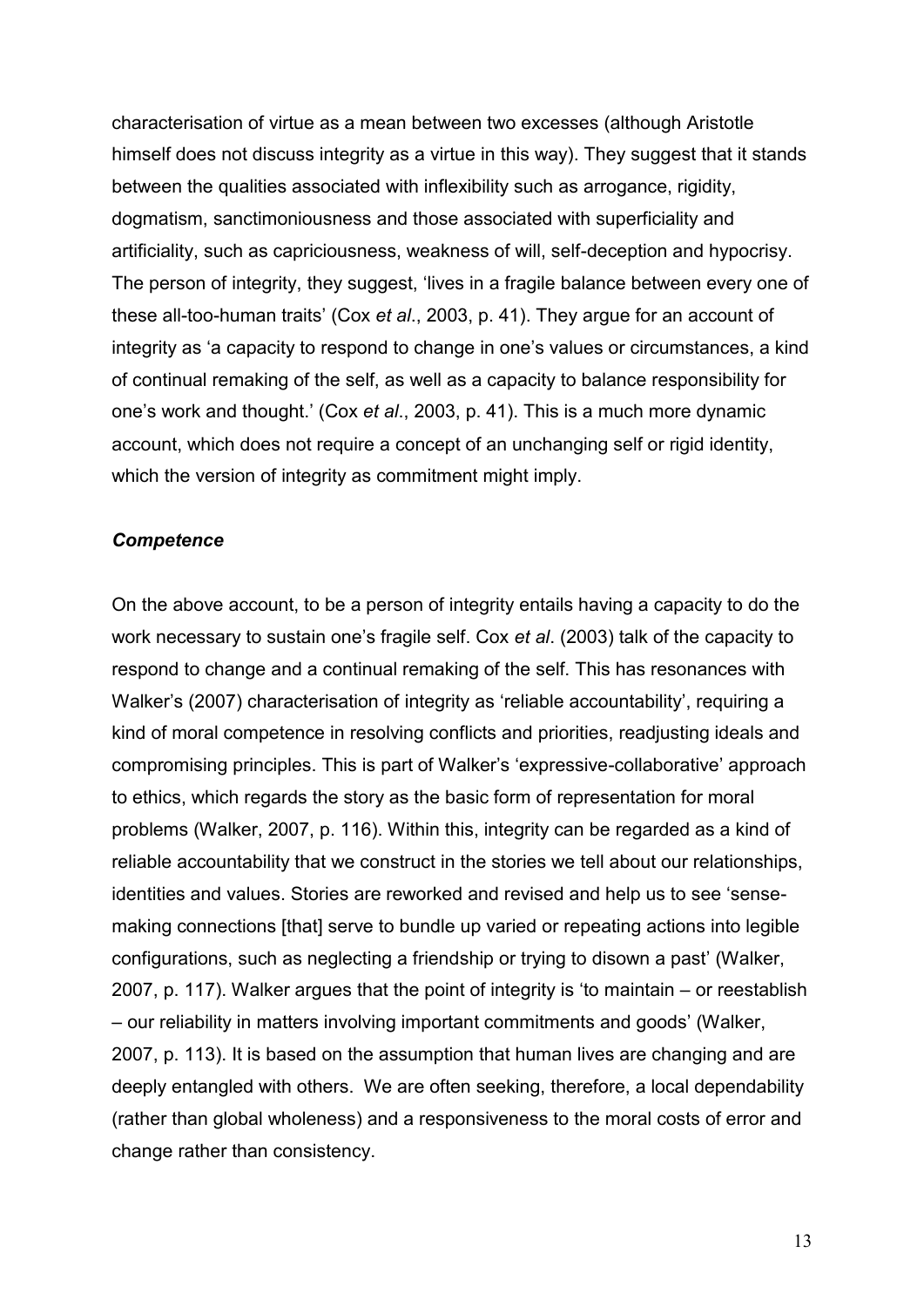This approach to integrity as a kind of moral competence or capacity usefully extends its characterisation as a thick and complex virtue and enables us more easily to undertake empirical explorations of integrity.

The following example from an emergency duty social worker employed by an English local authority depicts him reflecting on his role and making sense of it in relation to an ideal of what good social work should be.

*Jim's case: 'It's not the right way to be doing it.'*

Jim qualified as a social worker 15 years ago and worked in a variety of settings before taking on the post of emergency duty social worker for a local authority three years ago. He works evenings and weekends and takes urgent cases covering the whole of a large rural county. He is on duty on his own and deals with a large variety of situations – from child protection to mental health. His job is to make people and situations safe until the specialist social workers come back on duty during the weekdays. So he may have to ensure children are in a place of safety if he judges them to be at risk or arrange for people to go to hospital if they need to be there: "tidying things up as best you can until the next day". He described the work as very short term and very stressful.

In talking about his work, Jim said: 'I'm trying to fight hard against being cynical'; 'It's not worthwhile any more'. This could be categorised as 'burn out' due to the focus on crisis in emergency social work. Indeed, Jim commented that quite often: "I"m just there by myself and it"s not very pleasant". But he also described his discomfort in broader terms than simply "stress":

So I'm beginning to think I really don't like it any more. Knocking on people's doors and saying I need to talk to you because a report's been made that you're not looking after your child. You know, it's not worthwhile any more. *It's not the right way to be doing it*. There's other ways. And I'm just there by myself and it's not very pleasant. So I'm beginning to think I'm doing it out of a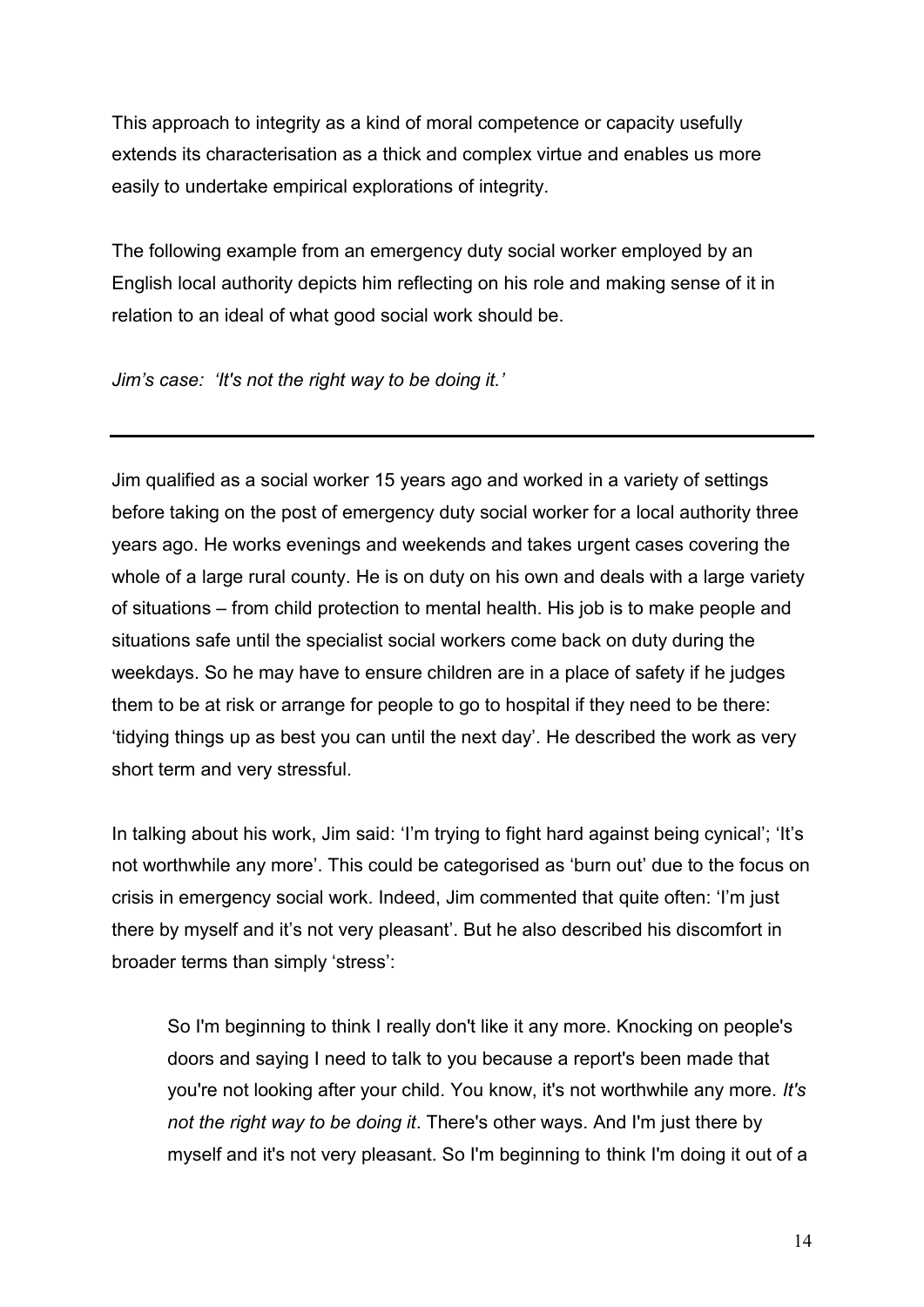very routine way. But I'm getting the sense back that it's not the right way and it"s punishing people. And it's social work that's really cut down to the bone, about as stark as it gets. I don"t really like it any more.

He felt this way of doing things was "unhealthy for the profession of social work", which should pay more attention to 'how you regard people; how you treat people'. He indicated he was considering whether to stay in the job. In the meantime, he does what he can to mitigate the harmful effects of professional interventions on people"s lives - such as recommending good solicitors and using his discretion to recommend extraordinary payments for people in crisis.

 $\_$  . The contract of the contract of the contract of the contract of the contract of the contract of the contract of the contract of the contract of the contract of the contract of the contract of the contract of the con

In the account given above, Jim does not describe in detail what he thinks good social work is, but it is clear that he thinks it should involve treating people with respect, and seeing them holistically in the context of their own lives and families. In the process of giving the interview, Jim is reflecting on his role and making sense of it in relation to an ideal of what good social work should be. He is giving an image of himself as someone who is 'beginning to think' and 'getting the sense back'. He is becoming aware that what he is engaged with is not "good social work" according to the ideal standard that he holds. He presents himself as having a kind of generalised internal dialogue. At the start of the quotation he says that he's 'beginning to think I really don't like it any more'. At the end of the quotation he simply states: 'I don't like it any more'. So his dislike has become more definite, although he still talks of "dislike" rather than using a stronger term like not believing in what he"s doing or "I can"t be part of that any more". Like the youth offending team manager quoted earlier, he is thinking of leaving his job because it does not live up to his ideal – 'it's not the right way to be doing it'. He can do small actions to try to operate according to his own standards of good practice, but this is not enough.

### **The limitations of each version of professional integrity**

I have outlined three versions of the concept of professional integrity, based around the concepts of conduct, commitment and capacity. Each of these accounts taken on its own has some limitations.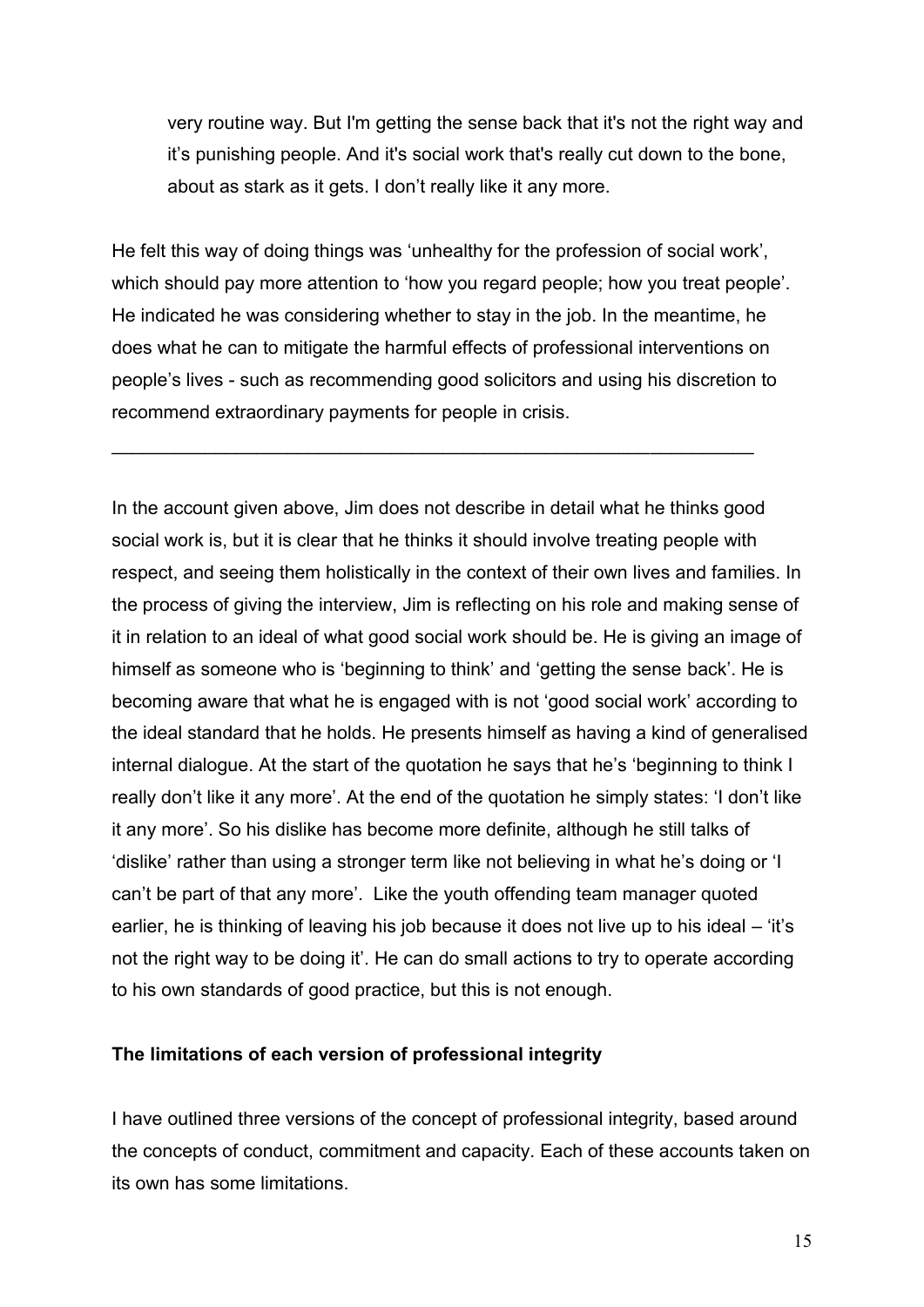- 1. *Conduct.* This version of professional integrity has an emphasis on *professional* conduct in accordance with commonly accepted standards in the professional community (generally as laid down by the professional body). The focus here is on questions such as: "What do you do?" "How do you do it?" If based on a prescriptive code of conduct or ethics, there is a danger that this approach can encourage unreflective rule-following and uncritical reliance on the professional code. However, it is interesting to note that in the context of professional conduct hearings, despite the fact that the main emphasis is on conduct (what people have done or failed to do), some account is taken of a person's character, especially in the context of there being mitigating circumstances or testimony from witnesses as to a person's generally 'good character' or their behaviour being "out of character". For example, in a General Social Care Council conduct case I observed on 9<sup>th</sup> September 2008, the GSCC legal advisor asked a witness how long she had known the social worker against whom the complaint had been made, and whether his action could have been out of character.
- 2. *Commitment.* This version of professional integrity has an emphasis on the *personal* commitment to a set of professional values based on an ideal of what the profession might be at its best (beyond extant standards). The main questions here are: "What do you believe in?" "What are your values, motivations and projects?" "Why are you doing this job/work?" If someone takes on a job as part of a personal vocation or calling (to serve humanity, or to do God"s work) or political project (to promote eco-socialism), there is a danger that their commitments may be too personal, self-referential and internally consistent, but not sufficiently grounded in professional values and goals. They might be uncompromising in their commitments, which might turn into a personal crusade. To guard against this, it is important to retain the concept of a community of professional practitioners (and their commonly accepted standards of conduct) as a reference point, so that the cause being pursued is not purely personal or individual.
- 3. *Capacity.* This version of professional integrity has an emphasis on *performance* of the practitioner as a person who is able to engage in a process of reflexive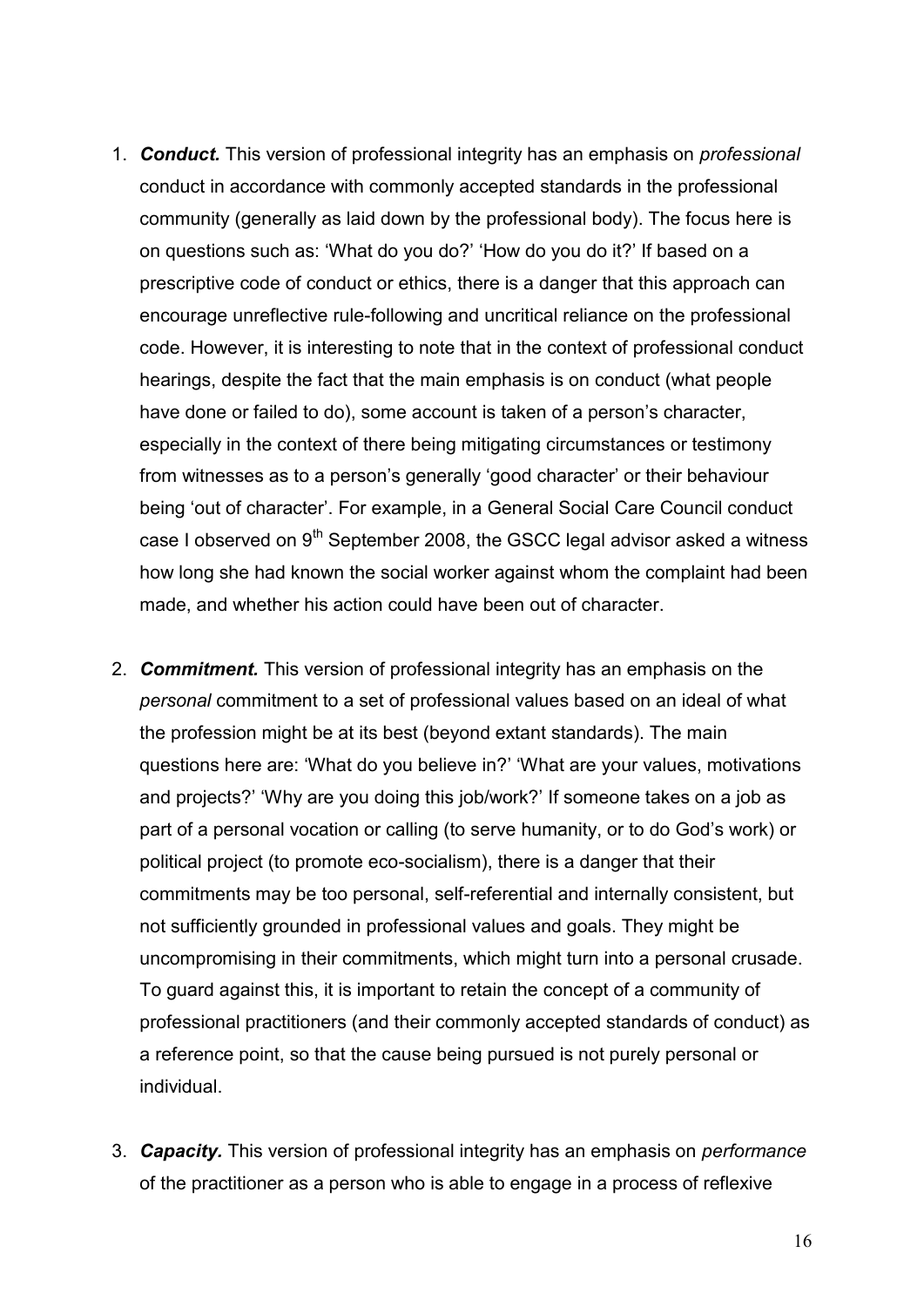sense-making in relation to their personal and professional goals and values and is disposed to be reliably accountable. This capacity involves professionals having flexibility and the ability to negotiate personal and professional commitments, to review and revise their values and projects as appropriate and to give publicly intelligible accounts of themselves and their work. The main questions here are: "How do you make sense of what you do in terms of your values and ideals?" "How do you make sense of your values in terms of what you do?" The danger in this version of professional integrity is that the emphasis on performance and public credibility could result in superficiality, ungrounded projects and changeability in relation to values and ideals. The idea of capacity comprising character as well as competence may help guard against this, as character refers to a more stable set of dispositions.

The implications of the discussion so far are that no one of the three versions of professional integrity is sufficient on its own to capture the ways in which we use the term and what we might want it to mean in professional life. They represent a number of different strands that are part of the concept of professional integrity, which may overlap and are not mutually exclusive.

### **Implications for practice, policy and future research**

This article has offered preliminary exploration of aspects of the concept of professional integrity in social welfare work. It was not the aim to produce a definitive account or definition of professional integrity, but rather to undertake a conceptual analysis drawing on and illustrated with accounts from the literature and interviews with professional practitioners. The discussion suggests that we need to maintain a critical awareness of how the concept of professional integrity is being used – whether in a weaker (thinner) sense of good conduct according to externally provided principles/rules, or in a stronger (thicker) sense that also incorporates the internally motivated commitments or performative capacities of practitioners. This analysis is a timely reminder of the complexities of the concept of professional integrity and the challenge of maintaining integrity in professional life. In this sense, the analysis presented here does have practical implications.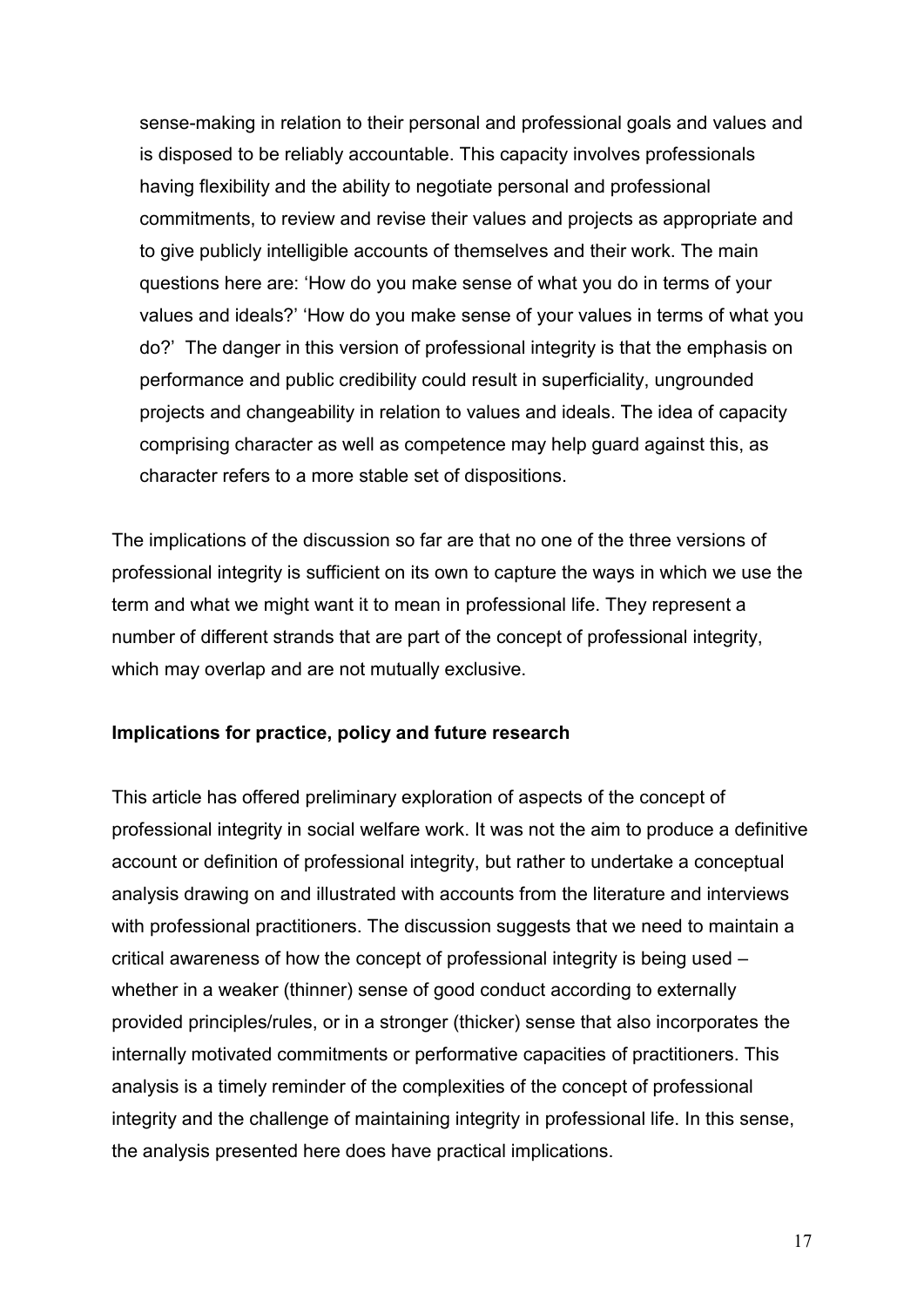The arguments developed in this article imply that if we allow the first version of professional integrity, as conduct according to minimum standards of good practice, to become the norm, then this is a significant weakening of the concept. There is a need to reinvigorate dialogues and debates about the ideals and core purposes of professional work in the social welfare field and beyond, which rely on the second version of professional integrity as about commitment(s). We need to consider how the commitments and motivations of practitioners like Jane and Jim, whose accounts of their work were discussed earlier in this article, can not only be accommodated, but also valued and maintained within the current ways of organising and practising in social welfare work.

The second version of professional integrity, therefore, is very important and would benefit from further examination and development in a social welfare context. This version focuses on the moral motivations and commitments of professional practitioners and is based on the idea of professional integrity as a moral quality or virtue. While there is a large range of moral philosophical literature on virtue theories of ethics that we can draw upon to help with conceptual analysis and theorising (Swanton, 2003; Adams, 2006; Van Hooft, 2006), there is a need for further work to develop detailed virtue based approaches relevant to social welfare policy and practice (Banks and Gallagher, 2008 is an attempt to begin some of this more detailed work). This is especially necessary in a climate where the focus of concern in social welfare policy and to some extent in social work ethics tends to be on the conduct of professional practitioners and the outcomes of their actions, (Banks, 2008; Banks, 2009) rather than on the character and commitments of the professionals themselves. It is particularly important to undertake education, training and empirical research with professional practitioners that focuses both on their commitment and on their capacities to perform as people of integrity, as outlined in the third version of professional integrity.

According to the third version of integrity (as a capacity or moral competence) an important element of performing as a person of professional integrity entails a process of reflexive sense-making and the giving of coherent accounts. Practitioners need, therefore, to develop the capacity to be reflexive and to talk of themselves and their work in ways that are plausible and credible to themselves, colleagues,

18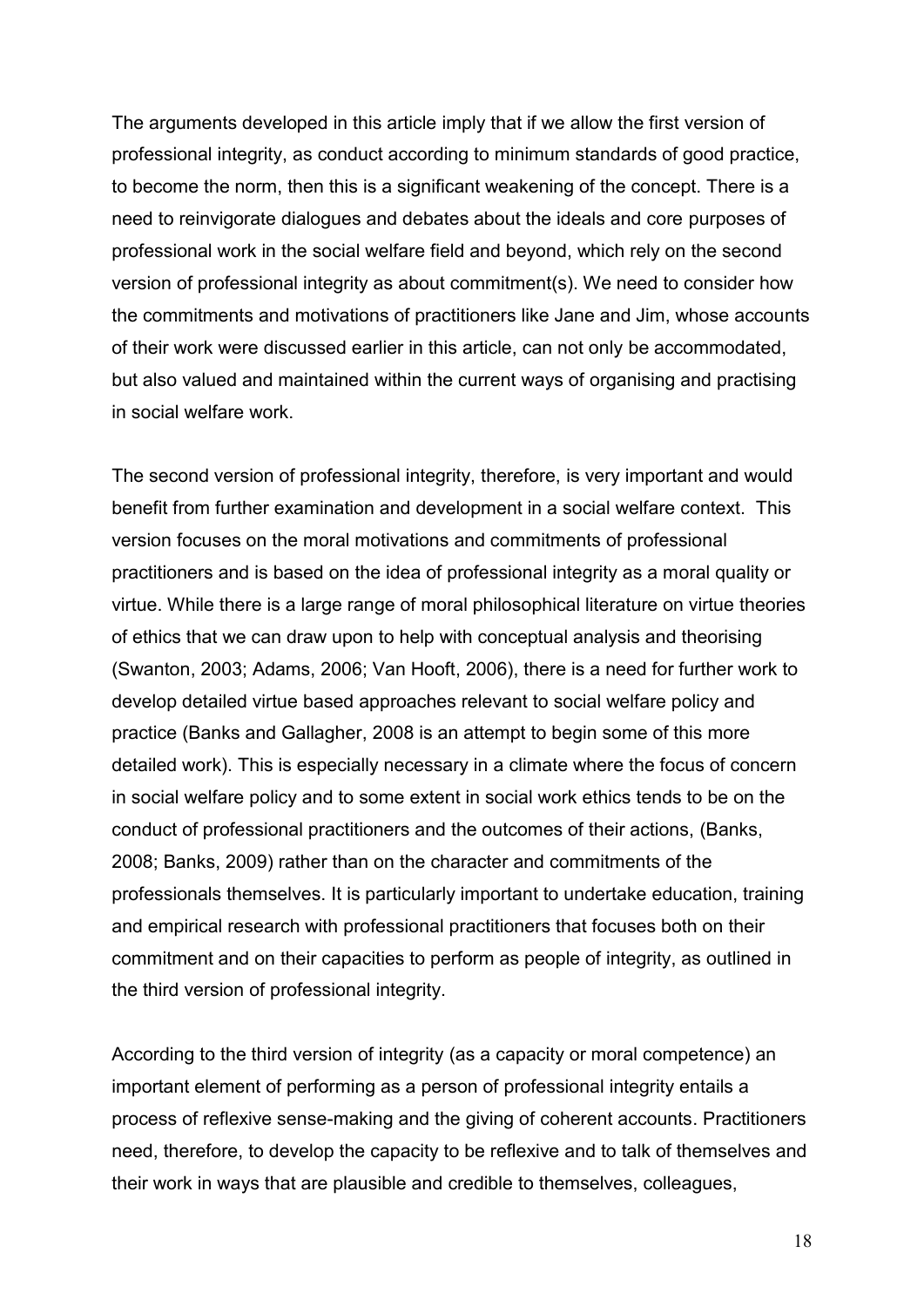employers, other professionals and the wider public. Hence practising the giving of accounts and entering into debate and dialogue as students and professionals is an essential set of skills to learn and rehearse. Indeed, arguably the ability to give a competent performance as "good professional" is part of what "being a good professional" entails (Taylor and White, 2000; White and Stancombe, 2003).

Focussing on the second and third versions of professional integrity, a number of important moral qualities, attitudes and abilities that need continual emphasis in professional education can be identified (drawing on Banks and Gallagher, 2008) that might offer a useful framework for further research. These elements include:

- *A commitment to a set of values*, the content of which relates to what it means to be a 'good person in a professional role' and/or a 'good professional'.
- *An awareness that the values are inter-related to each other and form a coherent whole* and that their inter-relationship is what constitutes the overarching goals or purpose of the profession.
- A *capacity to make sense of professional values* and their relationship to the practitioner"s own personally-held values.
- *The ability to give a coherent account* of beliefs and actions.
- *Strength of purpose and ability to implement these values.*

The final point, about strength of purpose, is a crucial element of professional integrity in practice. I suggested at the beginning of the article that integrity is often associated with situations where practitioners' values are undermined or threatened. This requires practitioners to have courage. However, it is not just in particular cases or situations of adversity or poor practice that courage and determination to maintain integrity are needed. These qualities are also needed to defend or reclaim the values of the welfare professions as a whole – values that are about social justice, equality and the transformation of people, communities and societies. A personal commitment to good practice needs to be located within a set of political commitments (Ferguson, 2008) to resist neo-liberal policies and practices and promote the social justice processes and outcomes that should be at the heart of the social welfare professions.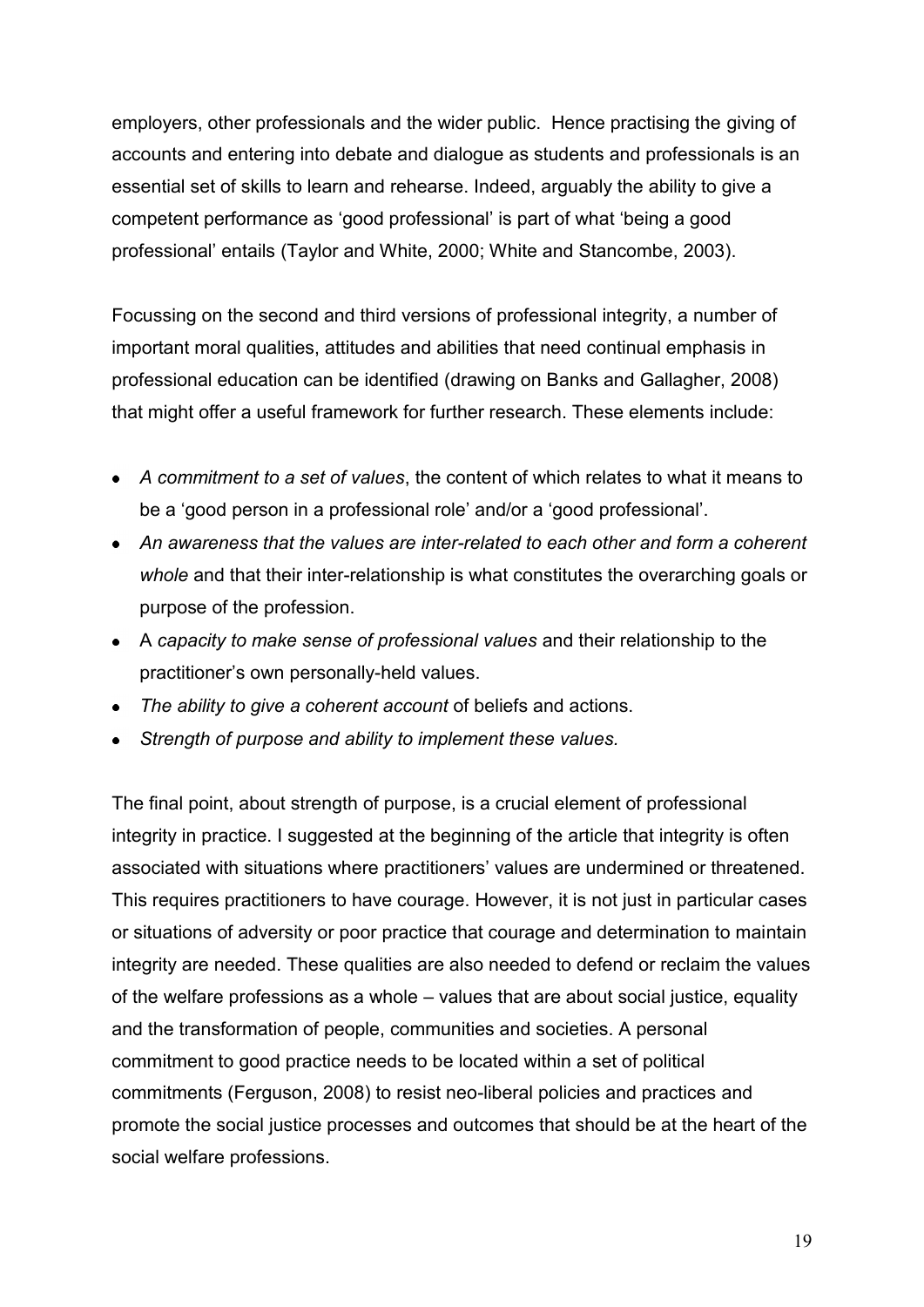#### **Acknowledgements**

I am grateful to the interviewees referred to in this article for allowing me to use material from their interviews and to an anonymous referee for helpful comments. Some of the research on professional integrity was undertaken during a fellowship at the Centre for Research in Arts, Social Sciences and Humanities at the University of Cambridge during Autumn 2005. Earlier versions of the article were presented at several conferences and seminars, including *Dilemmas for Human Services, 2008* at the University of East London, in the proceedings of which a shorter version appears. This article also draws and builds upon some of the material published in Banks (2004b) and Banks and Gallagher (2008).

### **References**

- Adams, R. (2006) *A Theory of Virtue: Excellence in Being for the Good*, Oxford: Oxford University Press.
- Australian Association of Social Workers (2000) *AASW Code of Ethics*, Kingston: AASW.
- Banks, S. (2001) *Ethics and Values in Social Work*, 2nd Edition, Basingstoke: Palgrave.
- Banks, S. (2004a) *Ethics, Accountability and the Social Professions*, Basingstoke: Palgrave Macmillan.
- Banks, S. (2004b) 'Professional integrity, social work and the ethics of distrust', *Social Work and Social Sciences Review,* 11(2), pp. 20-35.
- Banks, S. (2008) 'Critical commentary: social work ethics', *British Journal of Social Work,* 38(6), pp. 1238-1249.
- Banks, S. (2009) 'From professional ethics to ethics in professional life: implications for learning, teaching and study', *Ethics and Social Welfare,* 3(1), pp. 55-63.
- Banks, S. and Gallagher, A. (2008) *Ethics in professional life: virtues for health and social care*, Basingstoke: Palgrave Macmillan.
- British Association of Social Workers (1996) *A Code of Ethics for Social Work*, Birmingham: BASW.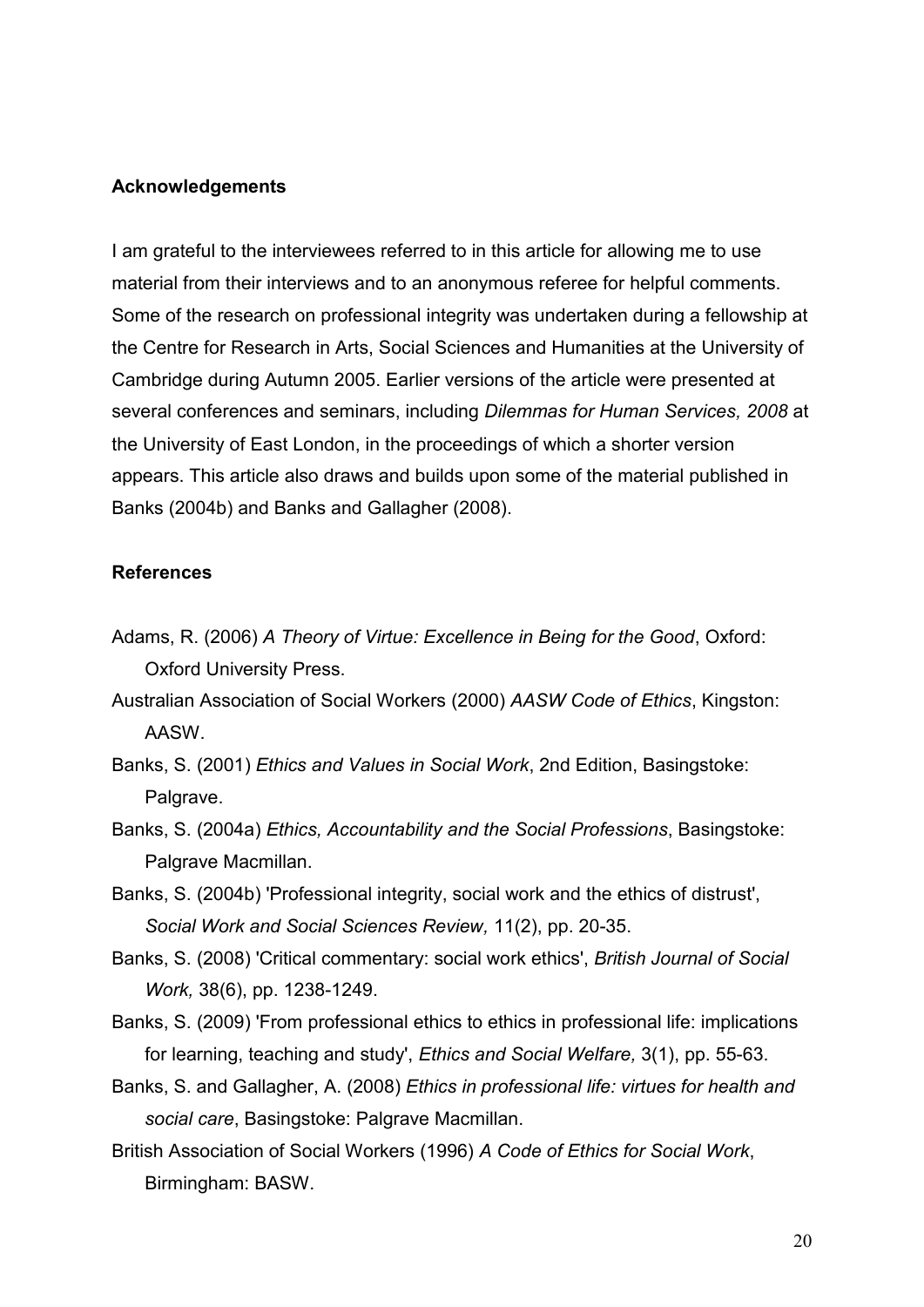- British Association of Social Workers (2002) *The Code of Ethics for Social Work*, Birmingham: BASW.
- Calhoun, C. 1995 'Standing for Something', *Journal of Philosophy*, 92, pp. 235-260.
- Clark, C. (2000) *Social Work Ethics: Politics, Principles and Practice*, Basingstoke: Macmillan.
- Cox, D., La Caze, M. and Levine, M. (2003) *Integrity and the Fragile Self*, Aldershot: Ashgate.
- Cox, D., La Caze, M. and Levine, M. (2005) 'Integrity", *Stanford Encyclopedia of Philosophy*. http://plato.stanford.edu/entries/integrity, accessed November 2005.
- Davis, S. (2005) 'Top UK universities draft new code for research integrity', *The Cambridge Student,* 10th November, p. 3.
- de Raeve, L. (1997) 'Maintaining integrity through clinical supervision', *Nursing Ethics,* 4(2), pp.147-57.
- Ferguson, I. (2008) *Reclaiming Social Work: Challenging Neo-liberalism and Promoting Social Justice*, London: Sage.
- General Social Care Council (2002) *Codes of Practice for Social Care Workers and Employers*, London: GSCC (available at www.gscc.org.uk).
- General Social Care Council (2006) 'Social worker suspended from the register after misconduct found', *Media Release (gssc conduct 006.06)*, 19<sup>th</sup> June.
- General Social Care Council (2008) *Raising standards: Social work conduct in England 2003-08*, London: GSCC, available at www.gscc.org.uk.
- McFall, L. 1987 'Integrity', *Ethics,* 98, pp. 5-20.
- National Association of Social Workers (1999) *Code of Ethics*, Washington: NASW.
- Nolan Committee (1996) *First Report of the Committee on Standards in Public Life (Nolan Report)*, London: The Stationery Office.

Nursing and Midwifery Council (2002) *Code of professional conduct*, London: NMC.

Nursing and Midwifery Council (2008) *The Code: Standards of Conduct,* 

*Performance and Ethics for Nurses and Midwives*, London: NMC.

- Reamer, F. (1999) *Social Work Values and Ethics*, 2nd Edition, New York: Columbia University Press.
- Solomon, R. (1997) 'Corporate Roles, Personal Virtues: An Aristotelian Approach', in D. Statman (ed) *Virtue Ethics: A Critical Reader*, Edinburgh: Edinburgh University Press.

Swanton, C. (2003) *Virtue ethics: a pluralistic view*, Oxford: Oxford University Press.